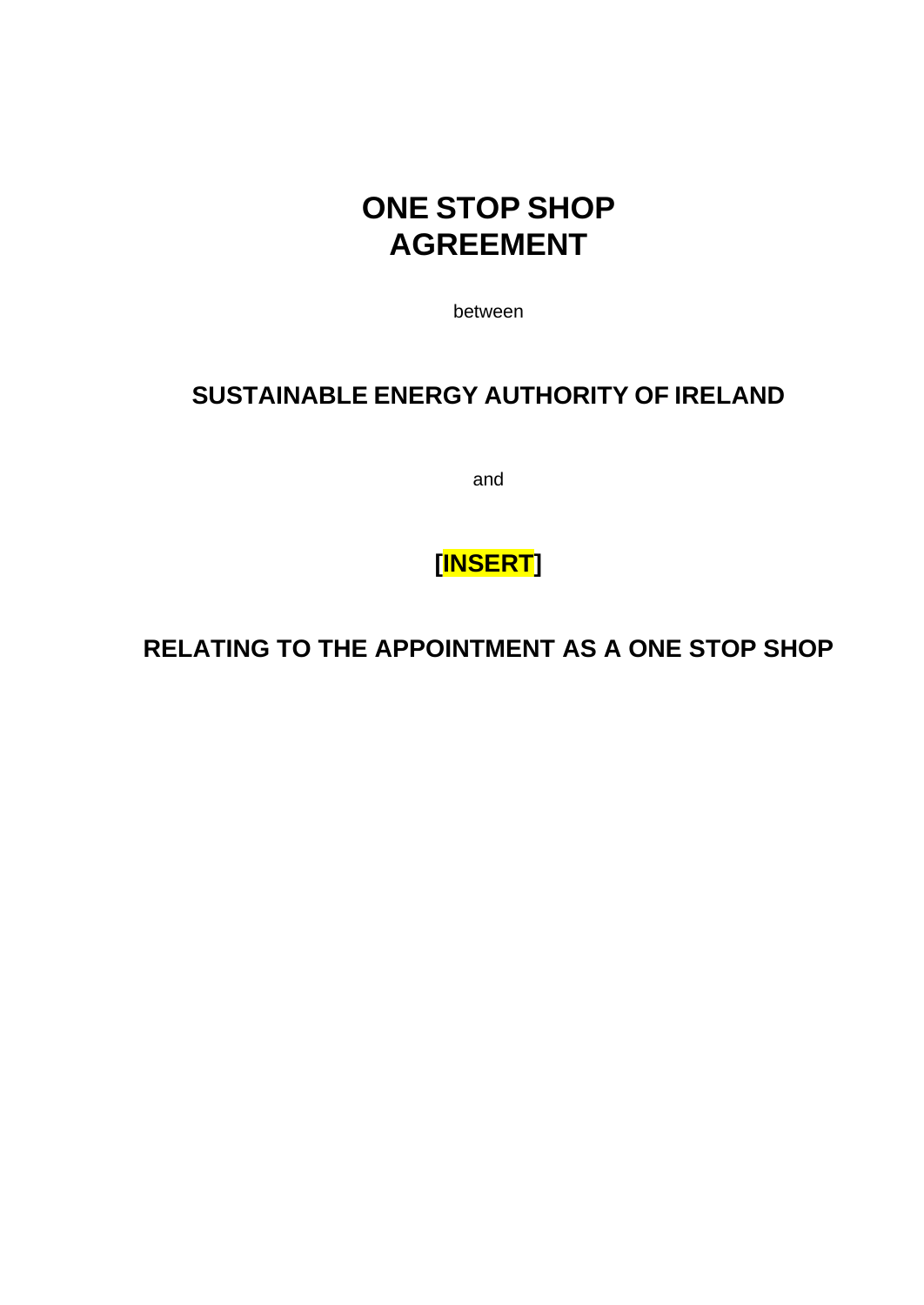#### **THIS AGREEMENT IS MADE AS OF THIS [INSERT] DAY OF [INSERT] BY AND BETWEEN**

**SUSTAINABLE ENERGY AUTHORITY OF IRELAND,** a statutory corporation established pursuant to Section 4 of the Sustainable Energy Act 2002, with a place of business at St Kevin's, 3 Park Place, Hatch Street Upper, Dublin 2 ("**SEAI**");

#### and

**[insert]** a limited company incorporated in [insert] with company number [insert] whose registered office is at [insert] ("**OSS**"); and

(each, a "**Party**" and collectively, the "**Parties**").

#### **RECITALS**

Whereas:

- A. In furtherance of the Climate Action Plan goal to reduce greenhouse gas emissions from buildings, including homes, with targets to retrofit 500,000 homes to a Building Energy Rating of B2 and to install 400,000 heat pumps in existing buildings by 2030.
- B. The Government envisages organisations acting as one stop shop providers as critical actors in making retrofit easier and more attractive to homeowners by facilitating larger, more efficient aggregated projects that will bring benefits both for homeowners and to the supply side, combining each of the components associated with retrofit projects, including demand generation, home assessments, grant application, contractor engagement, project management, quality assurance and finance provision.
- C. SEAI has been tasked with establishing the systems and processes (the "**OSS Registration Programme**") to oversee and manage the appointment of one stop shop providers who will offer and deliver end-to-end services to advise upon and carry out all aspects of a home energy upgrade/retrofit, including to have a contract in place with the home owners to carry out energy efficiency upgrades for their homes and dealing with the submission of grant applications to SEAI on behalf of the home owner relating to such upgrades.
- D. OSS has applied to participate in the OSS Registration Programme and has been assessed by SEAI as meeting the Eligibility Criteria and all other SEAI requirements for such participation.

Now, therefore, in consideration of the mutual promises and covenants contained herein, SEAI and OSS hereby agree as follows:

#### **1 DEFINITIONS**

1.1 In this Agreement, the following words and phrases shall, unless the context otherwise requires, have the following meanings:

> "**Administrative Tasks**" means the administrative tasks of the OSS as set out in the OSS Registration Guidelines, which include OSS making applications for Funding on behalf of OSS Customers, OSS overseeing the Funding application in all respects and receiving such Funding in accordance with the OSS Scheme Terms and this Agreement, and all of OSS's interactions with SEAI on behalf of OSS Customers in relation to these activities.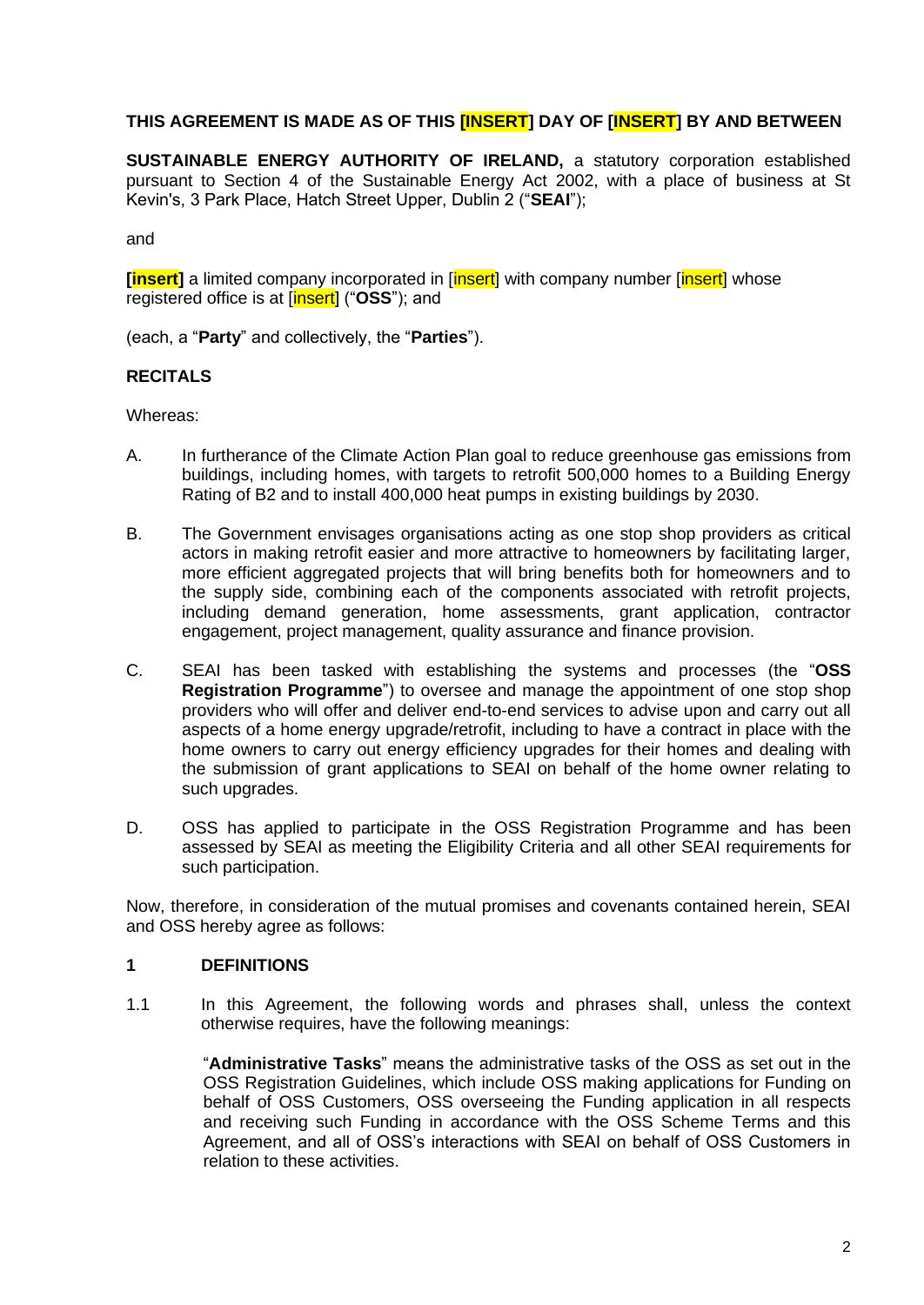**"Agreement"** means this agreement including its Schedules and any documentation incorporated by reference as may be amended from time to time in accordance with its terms.

**"Applicable Laws"** means any:

(a) statute, statutory instrument, by-law, order, directive, treaty, decree or law (including any common law, judgment, demand, order or decision of any court, regulator or tribunal);

(b) rule, policy, guidance or recommendation issued by any governmental, statutory or regulatory body; or

(c) any binding industry code of conduct or guideline that relates to OSS' participation in the OSS Registration Programme.

**"Application Form Policies and Procedures"** means the policies and procedures contained in the application form submitted by OSS as part of the process for it to be appointed as a one stop shop provider, which includes its risk management policies and procedures, its service delivery and project management policies and procedures, QMS including Technical Quality policies and procedures and its data security, data storage and disaster recovery policies and procedures, and in all cases as such are amended and updated by agreement with SEAI.

"**Change of Control**" means the direct or indirect acquisition of either the majority of the voting stock, or of all, or substantially all, of the assets, of the OSS by another entity in a single transaction or a series of transactions.

**"Confidential Information"** means all information designated as such by the disclosing party, in writing, together with (i) the terms of this Agreement and all information which relates to the business, affairs, services, developments, marketing plans, suppliers, terms of business, trade secrets, Intellectual Property (owned or licensed), know-how, financial results, contractual arrangements or other dealings, transactions, reports, recommendations, personnel, contractors grantees or customers of the disclosing party or its group companies (ii) information and/or Relevant Records accessed by an SEAI Auditor pursuant to an audit conducted in accordance with Clause [19](#page-17-0) and (iii) any other information which may reasonably be regarded as the confidential information of the disclosing party.

**"Data Protection Legislation"** means all applicable privacy and data protection laws including the General Data Protection Regulation ((EU) 2016/679) ("GDPR") the Data Protection Acts 1988 - 2018 and the EU ePrivacy Directive 2002/58/EC as amended by Directive 2009/136/EC, and any implementing, derivative or related legislation, rule, regulation and binding regulatory guidance, in each case as any of them are amended, revised or replaced from time to time;

**"Default"** means any breach of the obligations of any Party set out in this Agreement (including, but not limited to fundamental breach, or breach of a fundamental term) or any negligence of either Party, its employees, agents, contractors in relation to, the subject matter of this Agreement, which causes loss or damage to another Party.

"**Dispute Resolution Procedure**" means the procedure set out in Clause [18.](#page-16-0)

"**Effective Date**" means the date on which this Agreement is executed by other Parties.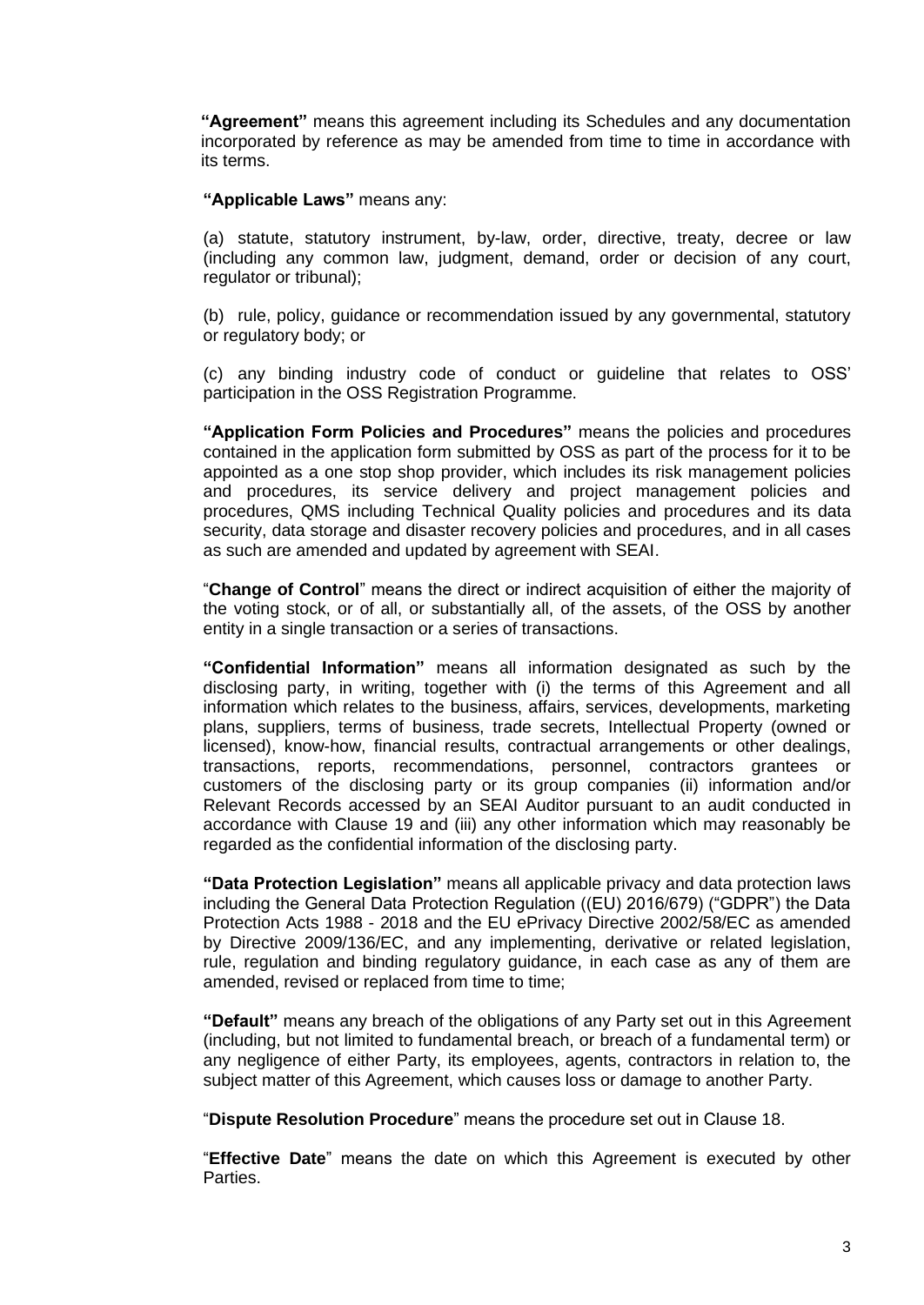**"Eligibility Criteria**" means the pre-qualification eligibility criteria which form part of the appointment process as a one stop shop provider as set out in the OSS Registration Guidelines.

**"Force Majeure"** means any cause affecting the performance by a Party of its obligations under this Agreement arising from acts, events, omissions or non-events beyond its reasonable control, including acts of God, riots, war, acts of terrorism, fire, civil commotion, material damage, flood, storm or earthquake and any disaster, but excluding any industrial dispute relating to OSS or OSS' Personnel.

"**Funding**" means the funding which SEAI offers in accordance with the OSS Schemes.

"**Good Industry Practice**" means at any time, the exercise of that degree of skill, diligence, prudence and foresight which would reasonably and ordinarily be expected at such time from a skilled and experienced operator similar to the OSS seeking in good faith to comply with contractual obligations similar to those set out in this Agreement and complying with Applicable Laws.

**"ICT Security Requirements"** means the security and access requirements set out in **[Schedule 1](#page-19-0)**.

**"Intellectual Property"** means any and all discoveries, inventions, concepts, ideas, patents, trade marks, service marks, registered designs, drawings, utility models, design rights, copyright (including the copyright in software in any code), database rights, trade secrets and other confidential information, technical information, technology, know-how, business ideas, methods, techniques, concepts, business or trade names, goodwill and all other intellectual property and rights of a similar or corresponding nature in any part of the world, whether registered or not, or capable of registration or not, and including all applications and the right to apply for any of the foregoing rights.

"**Liabilities**" means proceedings, actions, costs (including legal costs), charges, claims, expenses, damages, liabilities, awards, losses and demands.

"**Office Opening Hours**" means 9.00 a.m. to 5.30 p.m. on a day on which OSS offices are open for business.

**"OSS Contractor"** means the contractors and assessors engaged by OSS under an OSS Scheme to carry out the OSS Scheme Services.

**"OSS Customer"** means a home owner that appoints OSS for the purposes (amongst other purposes) of applying for Funding to get a home energy upgrade, and, receiving such Funding pursuant to the OSS Customer Agreement.

**"OSS Customer Agreement"** means the written contract between OSS and OSS, whereby the OSS Customer appoints OSS for the purposes of applying for Funding, overseeing the Funding application, pursuing and receiving payment of such Funding and engaging and managing OSS Personnel to carry out the relevant OSS Scheme Services and any other agreed works.

"**OSS Intellectual Property**" means all Intellectual Property belonging to OSS.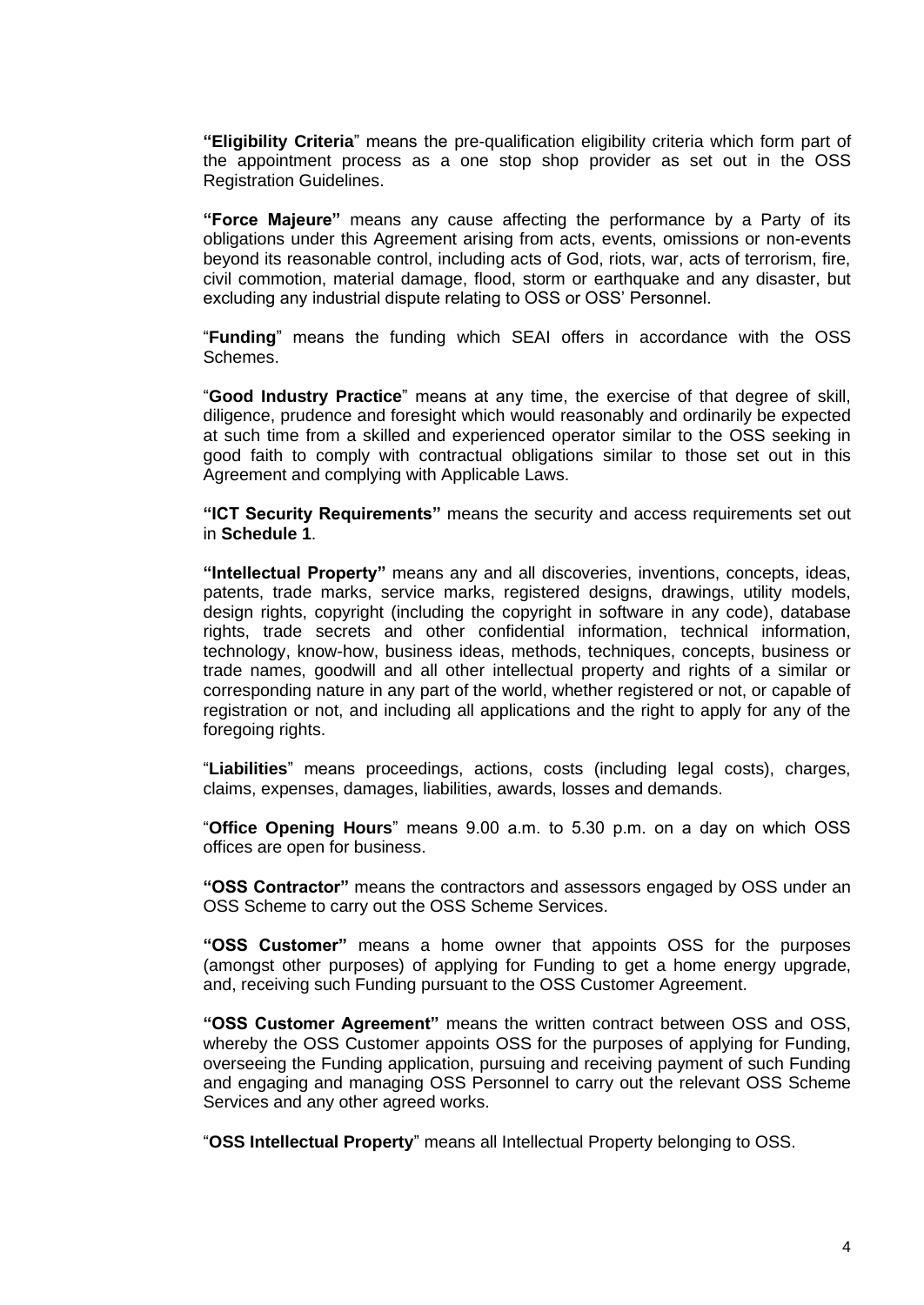**"OSS Personnel"** means: (i) all employees, servants, agents, contractors of OSS, including all OSS Contractors; and (ii) all employees, servants, agents, contractors of OSS Contractors (and all employees of any such agents and contractors), in each case who are involved in providing the OSS Scheme Services from time to time.

**"OSS Registration Guidelines"** means the guidelines of that name published by SEAI from time to time on its website [www.seai.ie](http://www.seai.ie/) (as such may be updated from time to time).

**"OSS Registration Programme"** has the meaning given in Recital C.

**"OSS Scheme"** means an SEAI scheme which is designated from time to time by SEAI as open to one stop shop providers.

**"OSS Scheme Services"** means the services which an OSS is obliged to provide to OSS Customers under an OSS Scheme, in accordance with the OSS Scheme Terms and the OSS Customer Agreement.

**"OSS Scheme Terms"** means the terms and conditions, guidelines documents, policies and any other documentation or standards applicable to an OSS Scheme.

**"Quality Management Systems"** has the meaning given to it in Clause [5.13.](#page-10-0)

"**Relevant Records**" means any information, documentation or records reasonably related to the performance of OSS' obligations under this Agreement.

**"Remedial Plan Process"** means the process provided for in Clause 11 (Remediation).

**"SEAI Auditor"** means a suitably qualified and independent auditor of reasonable repute nominated by SEAI or a member of SEAI appointed by SEAI to conduct an audit for the purposes of Clause [19](#page-17-0) of this Agreement.

**"SEAI Data"** means all data, information, documents, text, registers, lists, drawings, diagrams, images or sounds embodied in any electronic or tangible medium which are inputted, made available or provided by SEAI to OSS in the course of in participation in the OSS Registration Programme.

**"SEAI Intellectual Property"** means SEAI Data and all Intellectual Property belonging to SEAI.

**"SEAI Personnel"** means all employees, servants, agents, contractors and subcontractors of SEAI (and all employees of any such agents, contractors and subcontractors).

"**SEAI Policies**" means all policies and procedures published by SEAI from time to time on its website [www.seai.ie](http://www.seai.ie/) in relation to an OSS Schemes (as such may be updated from time to time), including the Domestic Technical Standards and Specifications and all relevant Codes of Practices.

**"SEAI Quality Standards"** means the document entitled "OSS Operational and Quality Requirements Guide" which is made available to OSS by SEAI from time to time, including as such document may be updated from time to time.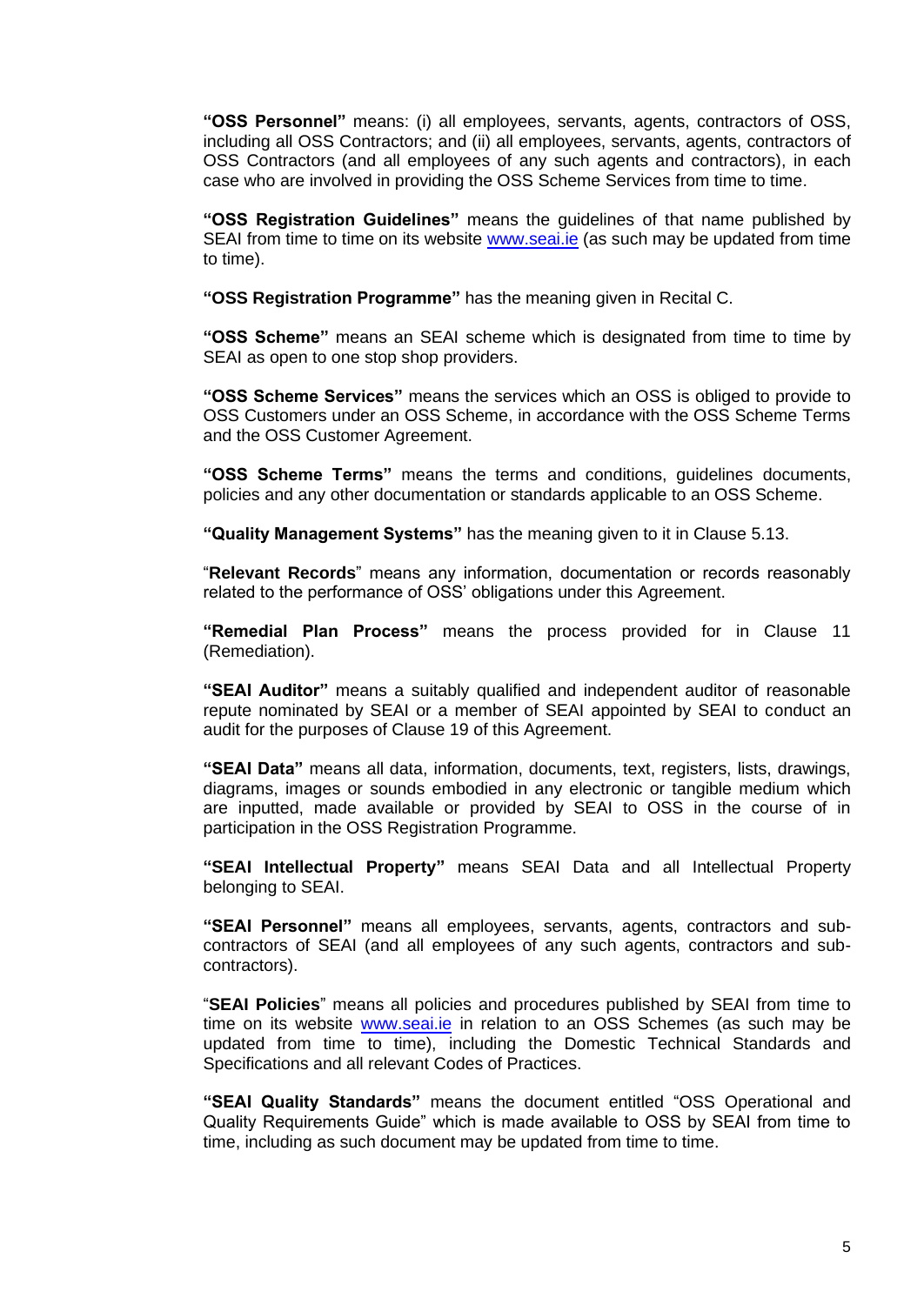**"SEAI Systems"** means the SEAI ICT and other systems used to operate and manage to OSS Registration Programme, to which OSS will be provided access in accordance with this Agreement.

**"Shared Personal Data**" the personal data provided to SEAI by OSS arising from this Agreement. This shall include the following: (A) As part of its registration with SEAI OSS will provide the following personal data relating to it, its contractors, its technical advisors and their relevant contacts: (i) First Name / Last Name; (ii) Email; (ii) Address; (iv) Phone/Mobile number; and (v) Certifications / Credentials / Licenses / Insurance; (B) As part of the reporting and audit requirements under this Agreement OSS will be required to provide SEAI with certain personal data relating to OSS Personnel and OSS Customers in order to allow SEAI to monitor OSS's compliance with this Agreement and the relevant Scheme Terms; (C) OSS may be required to provide certain personal data relating to relating to OSS Personnel and OSS Customers in order to allow SEAI to carryout its statutory functions, including in relating to SEAI's oversight and monitoring of OSS Scheme Works; and (D) any personal data OSS is required to share with SEAI arising from obligations in the OSS Registration Guidelines and/or the OSS Scheme Terms.

"**Strategic Plan**" means the strategic plan submitted by OSS and approved by SEAI as part of the application process to be appointed pursuant to this Agreement, as set out in **Schedule 2**.

"**Term"** has the meaning given to it in Clause [3.1.](#page-7-0)

**"Updated Strategic Plan"** has the meaning given to it in Clause [3.2](#page-7-1)**.**

**"Working Day"** means a day when the offices of SEAI are open for business and which shall not include Irish bank or public holidays**.** 

- 1.2 Except as otherwise provided, any references in this Agreement to clauses, paragraphs, schedules and/or parties are references to the clauses, paragraphs, schedules and/or parties to this Agreement.
- 1.3 Where applicable references to the singular shall include the plural and vice versa and reference to any gender shall include other genders.
- 1.4 The division of this Agreement into Clauses and sub-Clauses, and the headings used in this Agreement, are for convenience only, and shall not affect the interpretation of this Agreement.
- 1.5 Save as expressly provided for in this Agreement, no modification of this Agreement (or any document entered into pursuant to or in connection with this Agreement) shall be valid unless it is in writing, signed by or on behalf of SEAI and OSS. Unless expressly so agreed, no such modification or variation shall constitute or be construed as a general waiver of any provisions of this Agreement, nor shall it affect any rights, obligations or liabilities under this Agreement which have already accrued up to the date of such modification or waiver, and the rights and obligations of the Parties under this Agreement shall remain in full force and effect, except and only to the extent that they are so modified or varied.
- 1.6 In this Agreement, unless otherwise specified, any reference to a document is a reference to the document as from time to time supplemented, modified or amended by agreement between SEAI and OSS or by SEAI where SEAI has reserved the right to make modifications itself.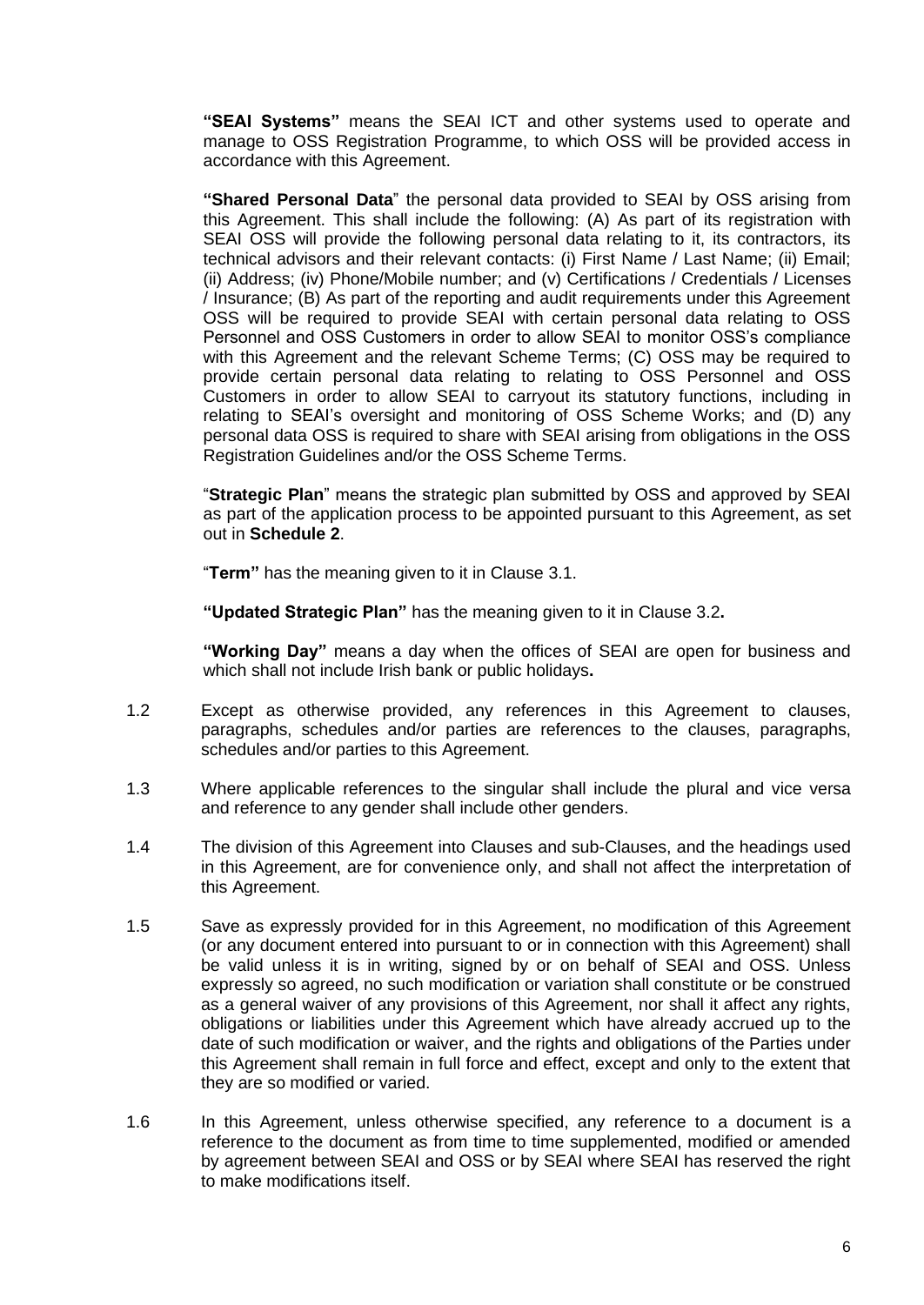- 1.7 In this Agreement, unless otherwise specified, any reference to writing includes email.
- 1.8 A waiver by any party of any breach by any other party of any other terms, provisions or conditions of this Agreement or the acquiescence of such party and any act (whether by commission or omission) which but for such acquiescence would be a breach as aforesaid shall not constitute a general waiver of such term, provision or condition or of any subsequent act contrary thereto.
- 1.9 This Agreement (including its schedules and all documents referred to herein) represent the entire of the understanding of the Parties concerning the subject matter hereof and overrides and supersedes all prior promises, representations, undertakings, understandings, arrangements, agreements, side letters or heads of agreement concerning the same which are hereby revoked by mutual consent of the Parties.
- 1.10 The Agreement shall become effective only upon the same being executed by or on behalf of all Parties hereto.
- 1.11 In this Agreement, any phrase introduced by the words *include*, *including*, *includes* and *such as* are to be construed as illustrative, and shall not limit the sense of the words preceding those words.
- 1.12 In this Agreement, unless otherwise specified, any reference to a statute or statutory provision includes a reference to the statute or statutory provision as modified or reenacted, or both, from time to time, and to any subordinate legislation made under it.
- 1.13 Any reference to a person shall be construed as a reference to any individual, firm, company, corporation, government, state or agency of a state or any association or partnership (whether or not having separate legal personality) of two or more of the foregoing.
- <span id="page-6-0"></span>1.14 OSS shall, and shall use its reasonable endeavours to procure that any necessary third party shall, execute and deliver to SEAI such other instruments and documents and take such other action as may reasonably be required for the purpose of giving full effect to this Agreement.
- 1.15 If any provision of this Agreement shall be found by any court or administrative body of competent jurisdiction to be invalid or unenforceable, such invalidity or unenforceability shall not affect the other provisions of this Agreement which shall remain in full force and effect. If any provision of this Agreement is so found to be invalid or unenforceable but would be valid or enforceable if some part of the provision were deleted, the provision in question shall apply with such modification(s) as may be necessary to make it valid. The Parties agree, in the circumstances referred to in this Clause [1.14](#page-6-0) to attempt in good faith to substitute for any invalid or unenforceable provision a valid or enforceable provision which achieves to the greatest extent possible the same effect as would have been achieved by the invalid or unenforceable provision.
- 1.16 OSS shall be liable for the acts and/or omissions of OSS Contractors as if such acts and/or omissions were its own.
- 1.17 The terms "**controller**", "**data subject**", "**personal data**", "**personal data breach**", "**processing**" and "**appropriate technical and organisational measures**" shall the meanings as set out in the Data Protection Legislation.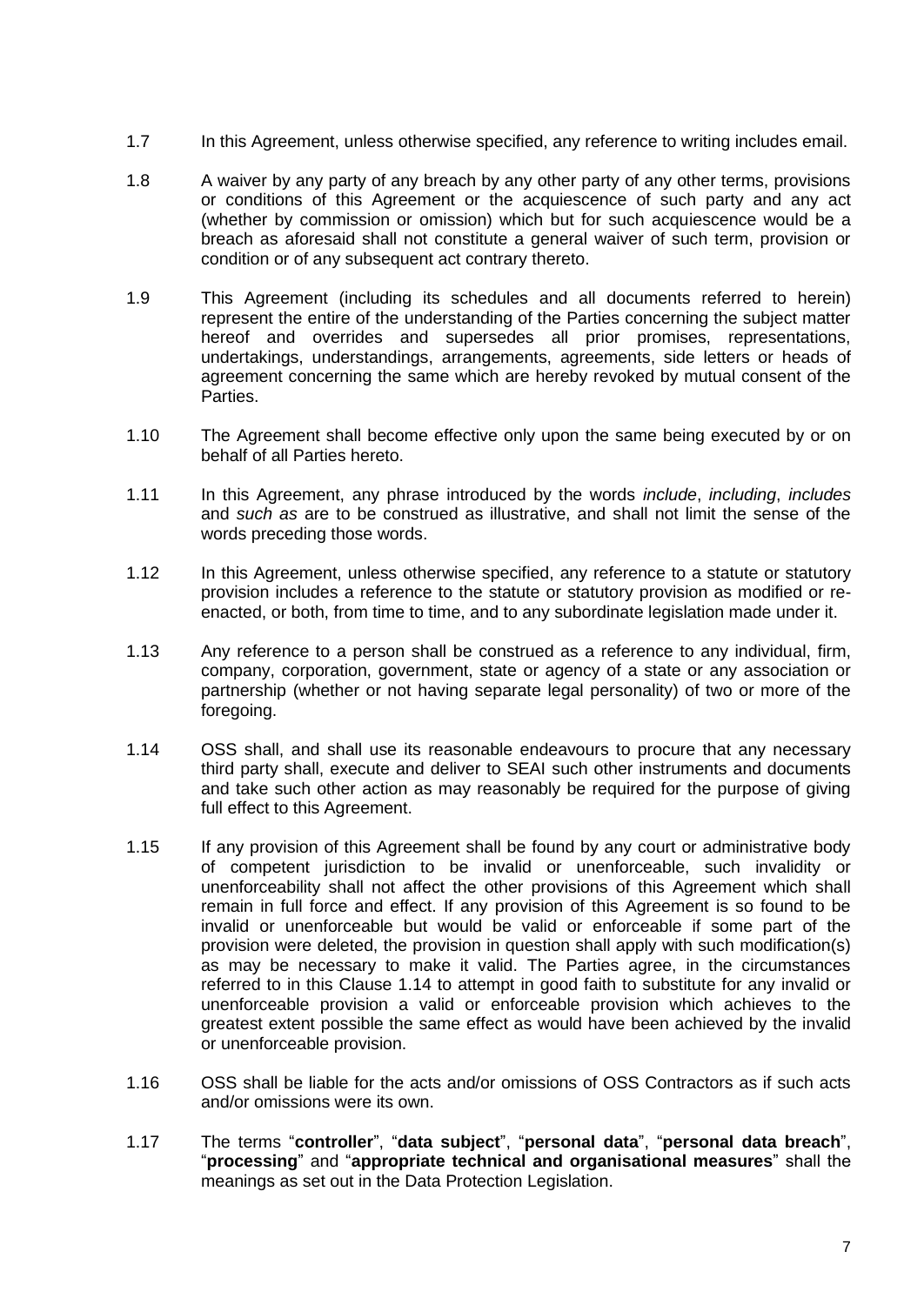1.18 In the case of conflict or ambiguity between any provision contained in the body of this Agreement and any provision contained in any schedule or in any document referred to in this Agreement, the provision in the body of this Agreement shall take precedence.

#### 2 **APPOINTMENT**

- 2.1 In consideration of the obligations assumed by OSS pursuant to this Agreement and subject to the OSS's continued compliance with Eligibility Criteria and the Application Form Policies and Procedures, SEAI hereby appoints the OSS as a party who is able to make applications to OSS Schemes.
- 2.2 OSS shall undertake the Administrative Tasks on behalf of OSS Customers and is hereby granted access to the SEAI Systems for the purposes of performing the Administrative Tasks. SEAI agrees to reasonably co-operate with the OSS in provision of the Administrative Tasks to the extent applicable.
- 2.3 OSS' appointment under the terms of this Agreement is not exclusive and nothing in this Agreement shall be construed as restricting SEAI from entering into arrangements similar to those described between OSS and SEAI in this Agreement with other third parties. For the avoidance of doubt, SEAI acknowledges that when agreeing the terms of any such arrangements with third parties SEAI will observe the principle of non-discrimination.
- 2.4 OSS's appointment shall commence on the Effective Date and, subject to the terms of this Agreement, shall continue for the Term.
- 2.5 OSS warrants, represents and undertakes to SEAI that:
	- (a) it has full capacity and authority and all necessary consents to enter into and to perform this Agreement, and this Agreement is executed by a duly authorised representative of OSS; and
	- (b) it shall discharge its obligations under this Agreement with reasonable skill, care and diligence, and in line with Good Industry Practice.
- 2.6 SEAI warrants, represents and undertakes to OSS that:
	- (a) it has full capacity and authority and all necessary consents to enter into and to perform this Agreement, and this Agreement is executed by a duly authorised representative of SEAI; and
	- (b) in performing this Agreement and operating the OSS Schemes it will comply with Applicable Laws.

#### **3 TERM**

- <span id="page-7-0"></span>3.1 This Agreement shall commence on the Effective Date and, unless extended in accordance with the provisions of Clause [3.2](#page-7-1) below or otherwise terminated in accordance with law or the provisions of this Agreement, shall continue in force for a period of two (2) years from the Effective Date (the "**Term**").
- <span id="page-7-1"></span>3.2 Before the expiry of the Term the Parties shall meet to discuss a new Strategic Plan ("**Updated Strategic Plan**"). If an Updated Strategic Plan is agreed by the Parties and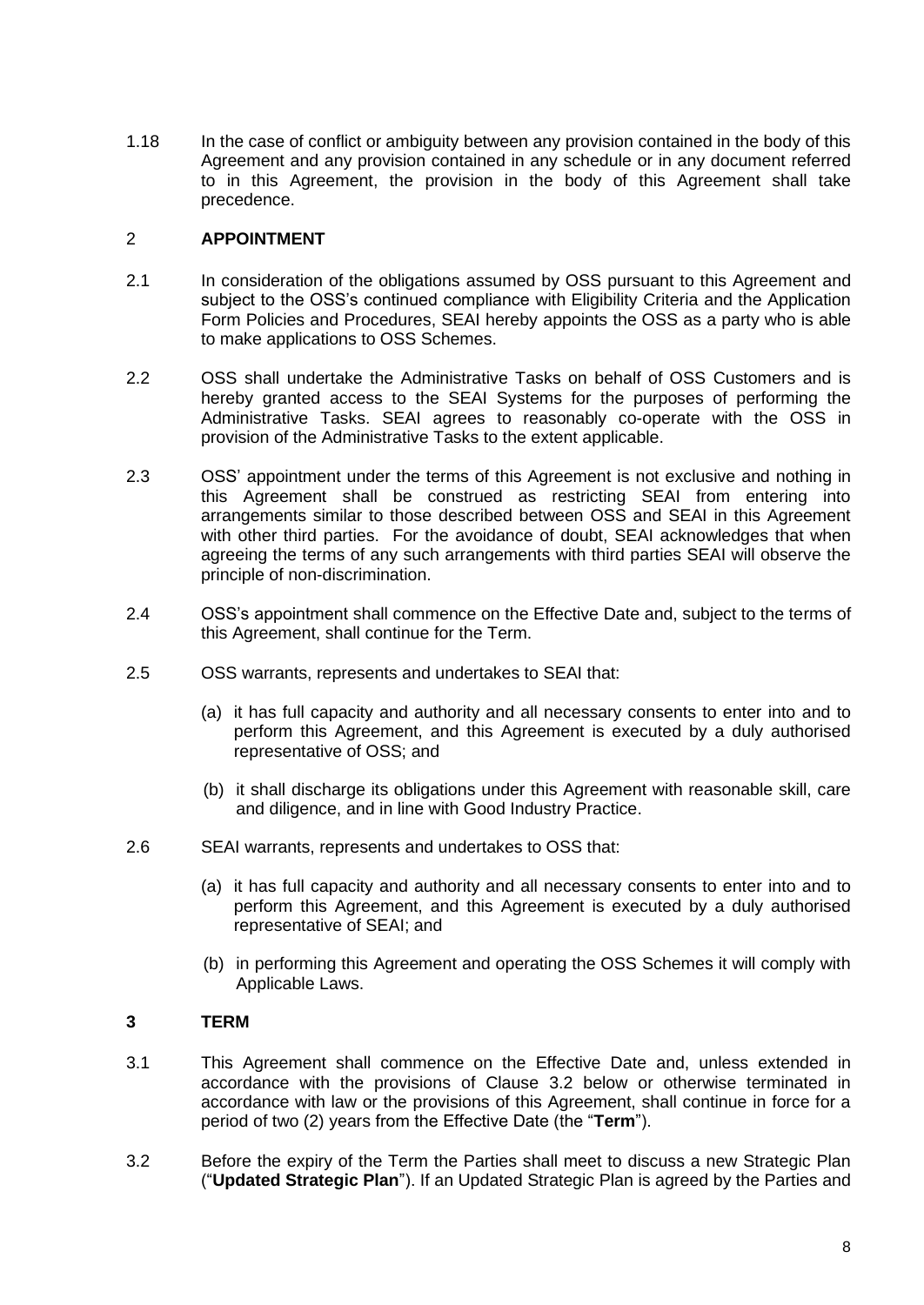OSS is in compliance with the then current Eligibility Criteria and Application Form Policies and Procedures, then SEAI may issue a notice to extend the term of this Agreement by a period which aligns with the duration of the Updated Strategic Plan.

#### <span id="page-8-1"></span>**4 CONFIDENTIALITY**

- <span id="page-8-2"></span>4.1 Each Party hereby undertakes that:
	- (a) it shall not use the other Party's Confidential Information for any purpose other than to perform its obligations under this Agreement;
	- (b) it shall keep the other Party's Confidential Information confidential and shall not, subject to Clause [4.2,](#page-8-0) at any time disclose such Confidential Information to any third party without the prior written consent of the other party; and
	- (c) it shall take all necessary precautions to ensure that the other Party's Confidential Information is treated as confidential and not disclosed (save as aforesaid) other than for the purposes of this Agreement.
- <span id="page-8-0"></span>4.2 Each party may disclose the other party's Confidential Information to its employees, officers, contractors, sub-contractors or advisers (together its "**Representatives**", which in the case of SEAI shall include SEAI Auditors) who need to know such information for the purposes of carrying out the party's obligations or availing of that Party's rights under this Agreement. Each party shall ensure that its Representatives to whom the other Party's Confidential Information is disclosed pursuant to or in connection with this Agreement, comply with this [Clause](http://commercial.practicallaw.com/2-107-3829) [4.](#page-8-1)
- <span id="page-8-3"></span>4.3 The provisions of Clauses [4.1,](#page-8-2) [4.2](#page-8-0) and [4.3](#page-8-3) shall not apply to any information which:
	- (a) is or becomes public knowledge, other than by breach of this Clause [4;](#page-8-1)
	- (b) is in the possession of the receiving party without restriction in relation to disclosure, before the date of receipt from the disclosing party;
	- (c) is independently developed, without access to the Confidential Information;
	- (d) is received from a third party which has received it without restriction and who is under no obligation restricting its disclosure;
	- (e) is required to be disclosed by law (including by the Sustainable Energy Act 2002 (as amended) and the European Union (Energy Performance of Buildings) Regulations 2012 (S.I. No 243 of 2012) or order of a court or other competent authority, including, but not limited to, the Department of the Environment, Climate and Communications, the Commission for Regulation of Utilities, relevant committees of the Oireachtas, the Controller and Auditor General, responses to Dail or Seanad parliamentary questions save that the Party making the disclosure shall give the other Party reasonable advance notice of the proposed disclosure to allow the other Party to take such protective measures as may be reasonably necessary in the context;
	- (f) is required to be disclosed to the Parties' professional advisors, provided that such disclosure is to the extent necessary for such advisors to carry out their professional duties and upon conditions of confidentiality, no less onerous than set out in this Clause [4;](#page-8-1)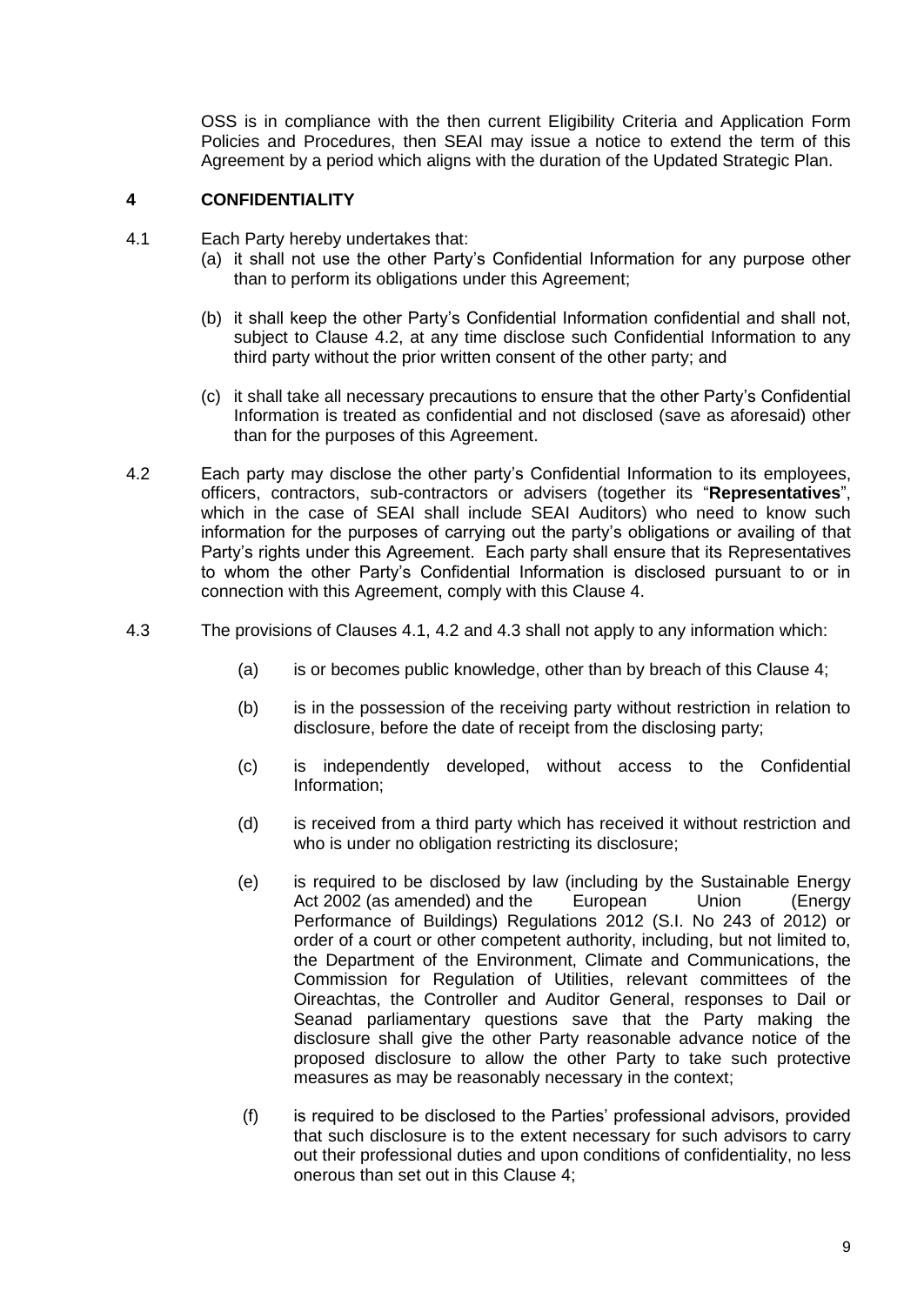(g) is released from the provisions of this Clause [4,](#page-8-1) by the prior written consent of the party to which it relates.

#### **5 OSS OBLIGATIONS AND UNDERTAKINGS**

- 5.1 OSS shall at all times comply, and procure that any OSS Personnel complies, with the OSS Registration Guidelines, the SEAI Policies and the ICT Security Requirements.
- 5.2 OSS shall use all reasonable endeavours to successfully implement the Strategic Plan and, to the extent applicable, any Updated Strategic Plan.
- 5.3 OSS shall continue to meet the Eligibility Criteria at all times during the Term.
- 5.4 OSS shall ensure that the Application Form Policies and Procedures shall be implemented and complied with for the duration of this Agreement.
- 5.5 OSS shall comply with, and shall procure that any OSS Personnel complies with, all OSS Scheme Terms.
- 5.6 OSS shall fully co-operate with SEAI in relation to any issues which arise in relation to this Agreement.
- 5.7 OSS shall ensure that it has an OSS Customer Agreement in place with all OSS Customers. SEAI may issue either a template OSS customer agreement or minimum requirements for what OSS Customer Agreements should include from time to time. If SEAI does issue such a template agreement or minimum requirements, OSS shall ensure they are implemented in its OSS Customer Agreements entered into following the date of issue of such by SEAI.
- 5.8 OSS shall procure that the OSS Customer Agreement requires OSS Customers to comply at all times with the OSS Scheme Documents, including granting appropriate access and co-operation to any inspectors which SEAI may send to OSS Customers' homes in relation to an OSS Scheme.
- 5.9 Subject to the terms of the applicable OSS Scheme Terms, OSS shall ensure that the amount paid by the OSS Customers to OSS for works undertaken by OSS and/or OSS Personnel will equate to the cost of such works less any Funding.
- 5.10 OSS shall not, in carrying out the OSS Scheme Services or dealing with the public and/or OSS Customers describe or represent itself as a partner, representative or agent of SEAI.
- 5.11 OSS shall ensure to have appropriate procedures in place to provide OSS Customer care and deal with complaints from OSS Customers in relation to OSS Scheme Services carried out by OSS and OSS Personnel.
- 5.12 OSS shall not, and shall ensure the OSS Contractors shall not, through their actions, communications or omissions cause OSS Customers or other potentially eligible OSS Scheme grantees to consider or believe that they must use or deal with only with OSS in order to secure Funding pursuant to any OSS Scheme. OSS Customers and other potentially eligible OSS Scheme grantees can use any one stop shop provider, including several different one stop shop providers, for works which attract Funding.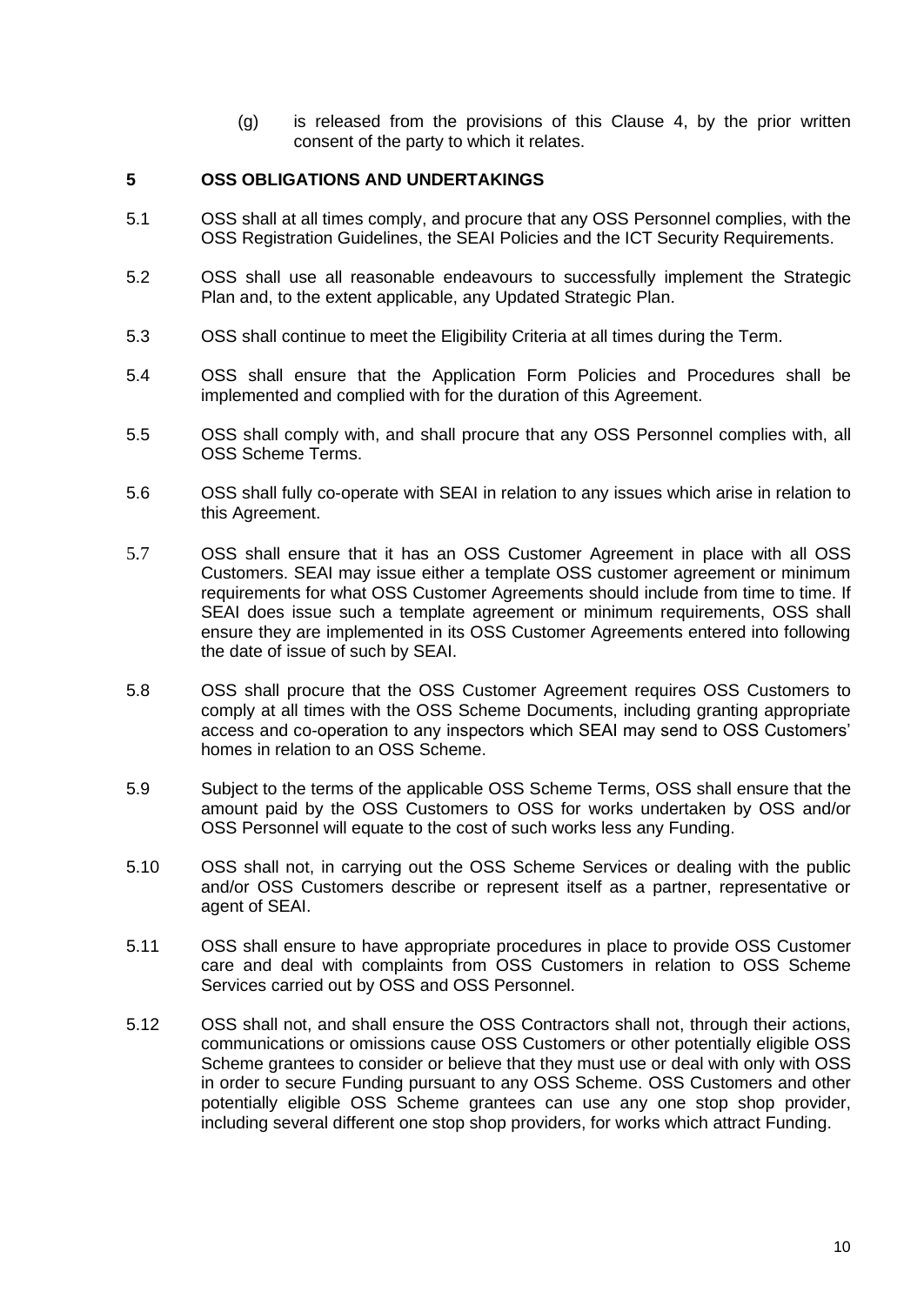- <span id="page-10-0"></span>5.13 OSS agrees to set up, implement and oversee (independent to any SEAI systems) a system of quality management in respect of the OSS Schemes which, at a minimum, meets the SEAI Quality Standards ("**Quality Management Systems**").
- 5.14 OSS shall notify SEAI and keep SEAI notified of the methodology of its Quality Management Systems and shall provide SEAI with information in respect of and copies of the results of its Quality Management Systems on request.
- 5.15 OSS agrees to set up and administer a programme for all OSS Personnel which shall ensure that all such personnel are adequately trained to administer and perform the OSS Scheme Services and discharge their obligations in relation to this Agreement and OSS shall modify its training programme from time to time to take account of guidance issued from the SEAI in relation to such programme.
- 5.16 OSS warrants, represents and undertakes to ensure that its data security practices in relation to the processes described in this Agreement, including the processes described in the OSS Registration Guidelines, shall comply with Good Industry Practice.
- 5.17 OSS shall provide the OSS Scheme Services using reasonable skill, care and diligence, in line with Good Industry Practice and in accordance with Applicable Laws.

#### **6 OBLIGATIONS OF SEAI**

- 6.1 In order to facilitate OSS in providing the OSS Scheme Services and meeting the applicable requirements of the OSS Registration Guidelines, SEAI agrees to provide OSS and required OSS Personnel with personalised access to the OSS System subject always to compliance by OSS with the terms of this agreement and all SEAI Policies (including, in particular, the ICT Security Requirements) and any other written guidelines provided by SEAI in good time in relation to the access to and use of such OSS System.
- 6.2 SEAI shall, where possible, provide OSS with reasonable prior notice of any changes to the OSS Registration Guidelines, where such changes will impact on OSS's provision of the OSS Scheme Services PROVIDED THAT such notification would not constitute discrimination by SEAI in favour of OSS or the unlawful conferral of a competitive advantage on OSS.

#### **7 INTELLECTUAL PROPERTY**

- 7.1 All Intellectual Property in any artwork, designs, computer programs, systems, scheme plans, sketches, drawings, data, or any other work developed by, drawn by or created or adapted by OSS which is derived from SEAI Intellectual Property, shall be the property of SEAI.
- <span id="page-10-2"></span>7.2 Subject to Clause [7.3](#page-10-1) and Clause [4,](#page-8-1) SEAI hereby grants to OSS a limited, nonexclusive right and licence to copy, distribute, transmit, display, perform, create derivative works, and otherwise use SEAI Intellectual Property and Confidential Information solely for the purposes of, and to the extent necessary for participating in the OSS Registration Programme and the performance by OSS of its obligations under this Agreement, the OSS Scheme Terms, and OSS Customer Agreements and for no other purposes whatsoever.
- <span id="page-10-1"></span>7.3 OSS may use any SEAI trademarks, services marks or logos in its publicity or advertising campaigns (including its website) provided it complies with OSS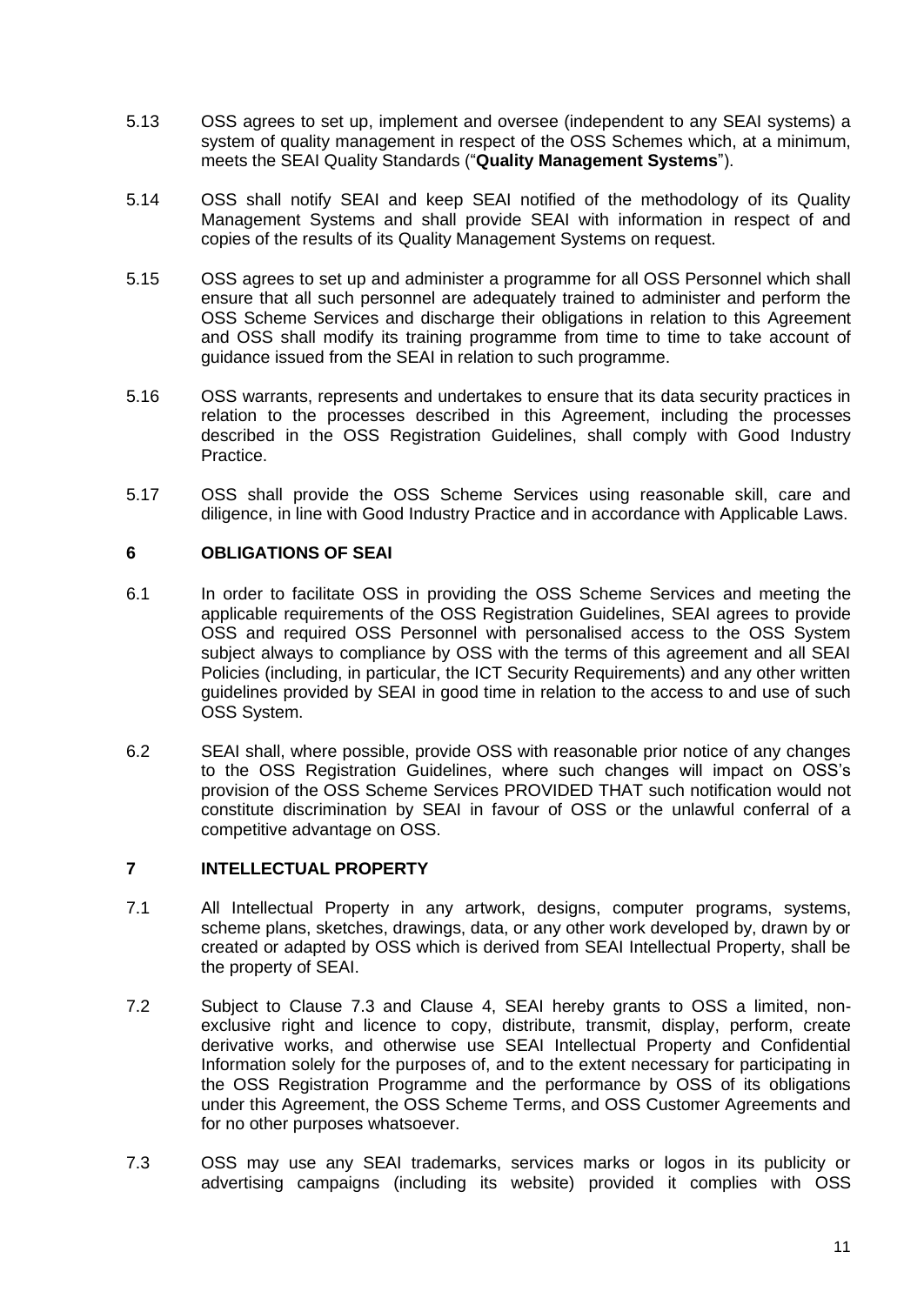Registration Guidelines and any other requirements of SEAI issued from time to time when doing so.

- 7.4 SEAI may use any OSS trademarks, services marks or logos in any of its publicity or advertising campaigns (including its website) relating to the OSS Registration Programme without OSS approving such proposed use in writing in advance.
- <span id="page-11-0"></span>7.5 OSS warrants that OSS owns all worldwide rights, title and interest in, or otherwise has the right to use, the Intellectual Property provided by OSS and employed by OSS in the delivery of the OSS Scheme Services other than SEAI Intellectual Property ("**OSS Intellectual Property**"). All Intellectual Property in any artwork, designs, computer programs, systems, scheme plans, sketches, drawings, data, or any other work developed by, drawn by or created or adapted by OSS or by SEAI which is derived from OSS Intellectual Property whether in the course of performing their respective obligations under this Agreement or otherwise, shall be the property of OSS**.**
- 7.6 No Party shall cause or permit anything which may damage or endanger the Intellectual Property or other property of the other Party, or such other Party's title to it or assist or allow others to do so.

#### **8 DATA PROTECTION AND PRIVACY**

- 8.1 For the purposes of Data Protection Legislation, the Parties agree and acknowledge that they will be independent controllers of the Shared Personal Data.
- 8.2 Each Party shall comply with all the obligations imposed on a controller under the Data Protection Legislation.
- 8.3 In the relation to the Shared Personal Data OSS shall:
	- (a) ensure that it has all necessary notices and consents and lawful bases in place to enable lawful transfer of the Shared Personal Data to SEAI;
	- (b) give full information to any data subject whose personal data may be processed arising from this Agreement of the nature of such processing. This includes giving notice that, on the termination of this agreement, personal data relating to them may be retained by or, as the case may be, transferred to SEAI;
	- (c) ensure that it has in place appropriate technical and organisational measures to protect against unauthorised or unlawful processing of personal data and against accidental loss or destruction of, or damage to, personal data;
	- (d) provide SEAI with reasonable assistance in complying with any data subject rights request;
	- (e) assist SEAI in responding to any request from a data subject and in ensuring compliance with its obligations under the Data Protection Legislation with respect to security, personal data breach notifications, data protection impact assessments and consultations with the Data Protection Commissioner or other regulators; and
	- (f) notify SEAI without undue delay on becoming aware of any breach of the Data Protection Legislation.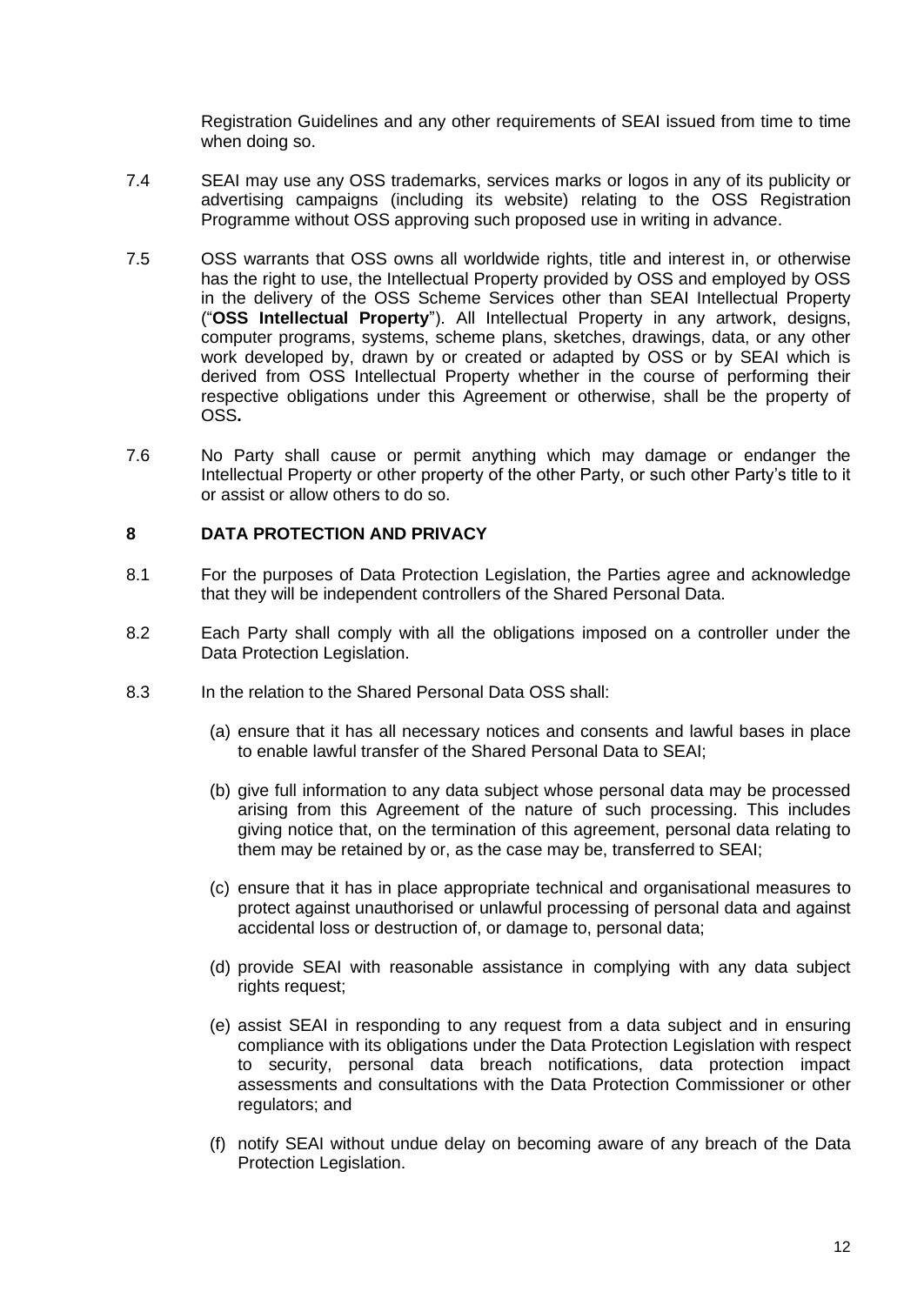- 8.4 The OSS Registration Guidelines and/or OSS Scheme Terms may include provisions dealing with the processing of personal data by SEAI. To the extent required OSS shall ensure that such provisions are reflected in its notices and/or consents made available to OSS Customers.
- 8.5 SEAI may from to time to issue a notice or consent arising from Data Protection Legislation to OSS which is for the benefit of third parties, including OSS Customers. OSS shall provide such notices and consents to such third parties as required by SEAI.

#### **9 INDEMNIFICATION**

9.1 OSS shall on demand indemnify and keep fully and effectively indemnified SEAI from and against Liabilities suffered or incurred by SEAI arising from or relating to any Default by OSS or OSS Personnel.

#### **10 INSURANCE**

- 10.1 OSS shall maintain for the Term the insurance policies it has in place as of the date of this Agreement in order to meet the Eligibility Criteria.
- 10.2 OSS shall produce for examination to SEAI, its servants or agents, evidence of the existence of such insurance policies and their currency, within 5 Working Days of being required to do so by SEAI**.**

#### **11 REMEDIATION**

- 11.1 If OSS breaches this Agreement or any OSS Scheme Terms, or otherwise as SEAI deems it appropriate at its discretion, SEAI may instigate the Remedial Plan Process.
- 11.2 If SEAI wishes to follow the Remedial Plan Process, SEAI will serve a notice of such (a "**Remedial Notice**") on OSS which will specify the reason(s) for initiating the Remedial Plan Process (the "**Issue(s)**") in outline, together with reasonable supporting detail, and require OSS to remedy the Issue(s) and/or to take steps to prevent similar Issues in the future.
- 11.3 On receipt of a Remedial Notice, OSS will either:
	- (a) submit a draft remedial plan to SEAI; or
	- (b) inform SEAI that it does not intend to submit a remedial plan, in which event SEAI is entitled to suspend or terminate this Agreement by serving a notice of such.

SEAI may specify in the Remedial Notice the time period within which OSS is required to take one of the options set out in this Clause.

11.4 If OSS submits a draft remedial plan (which shall include proposed milestone and completion dates), SEAI will either approve the draft remedial plan within a reasonable period of its receipt pursuant to Clause 11.3, or it will inform OSS that it does not accept the draft remedial plan and will give the reasons why it cannot accept the draft remedial plan. In the latter case, OSS will submit a revised remedial plan to SEAI which addresses all SEAI's concerns and comments. SEAI shall be entitled to require OSS to submit a revised remedial plan by a specified deadline and OSS will comply with any such requirement.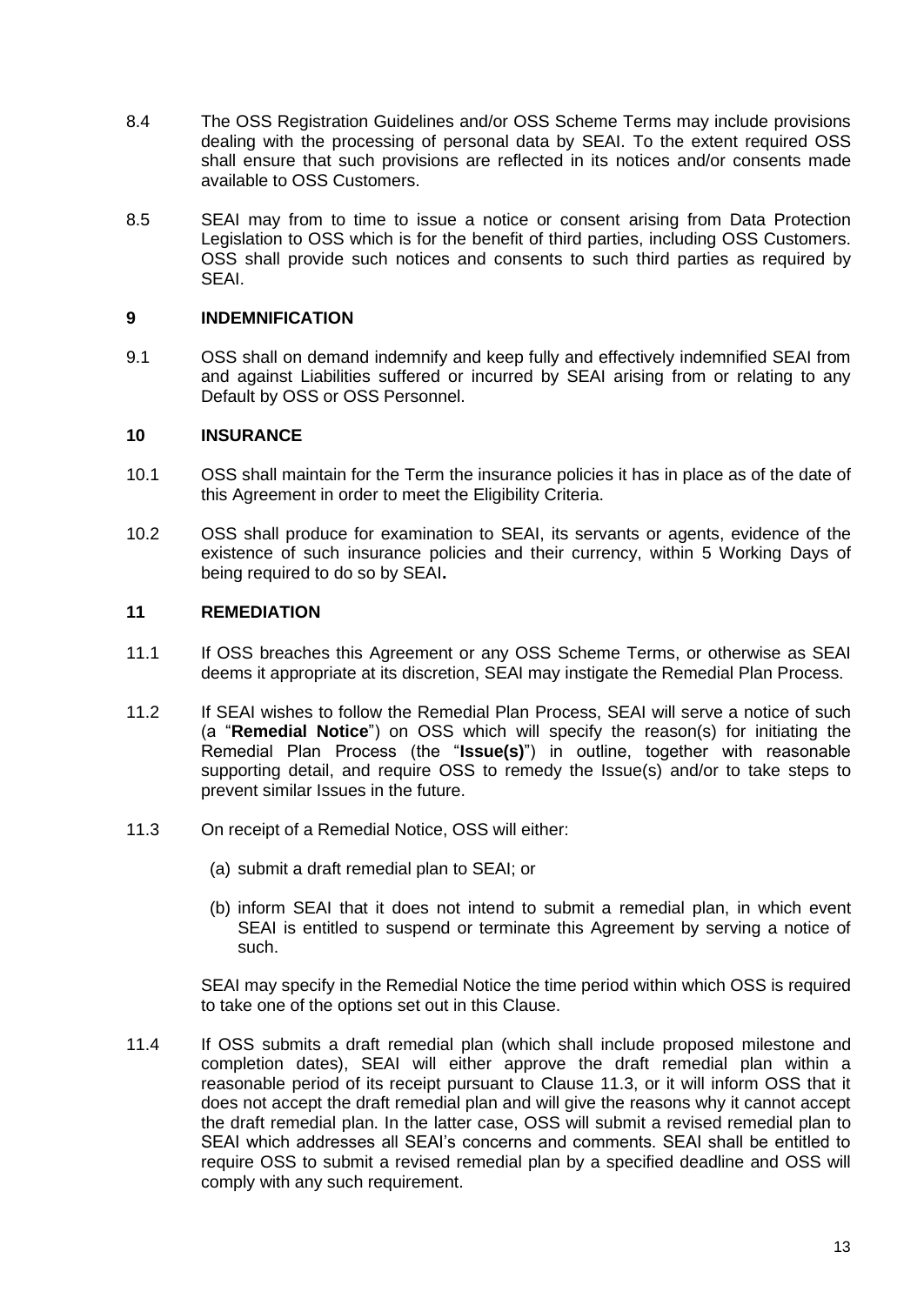- 11.5 If a remedial plan is agreed, OSS will immediately start work on the actions set out in the remedial plan and fully implement the remedial plan at OSS's own cost and expense within the timescales set out in the remedial plan.
- 11.6 If a remedial plan cannot be agreed within a reasonable period (to be determined by SEAI acting reasonably) then SEAI may elect to end the Remedial Plan Process and suspend or terminate this Agreement by serving a notice of such.
- 11.7 If a remedial plan is agreed between the Parties, but OSS fails to implement or successfully complete the remedial plan by the required remedial plan completion date, SEAI, at its discretion, may:
	- (a) give OSS a further opportunity to resume and complete full implementation of the remedial plan by a deadline specified by SEAI; or
	- (b) suspend or terminate this Agreement by serving a notice of such.
- 11.8 SEAI is not obliged to follow the Remedial Plan Process if it has a right to suspend or terminate this Agreement in accordance with its terms. Utilisation of the Remedial Plan Process is at SEAI's discretion.
- 11.9 The rights of SEAI under the Remedial Plan Process are without prejudice to any other right or remedy of SEAI.

#### **12 SUSPENSION**

- 12.1 This Agreement may be suspended by SEAI on notice ("**Suspension Notice**") to OSS in the following circumstances:
	- (a) SEAI has a right to terminate the Agreement;
	- (b) as provided for in the Remedial Plan Process;
	- (c) OSS is in breach of any OSS Scheme Terms; and/or
	- (d) in SEAI's opinion there are material failures or issues with any OSS Scheme Services.
- 12.2 The Suspension Notice will be effective from its date of issue and will specify the duration of the suspension and/or the circumstances in which SEAI may lift the suspension. SEAI may, at its discretion, initiate the Remedial Plan Process during a period of suspension. At the end of a period of suspension SEAI may, at its discretion, reinstate OSS or terminate this Agreement on notice.
- 12.3 During a period of suspension:
	- (a) OSS shall cease to hold itself out and/or describe itself as a one stop shop provider;
	- (b) At SEAI's discretion, OSS shall cease to have the right to participate in some or all OSS Schemes;
	- (c) OSS cannot make any further applications for Funding;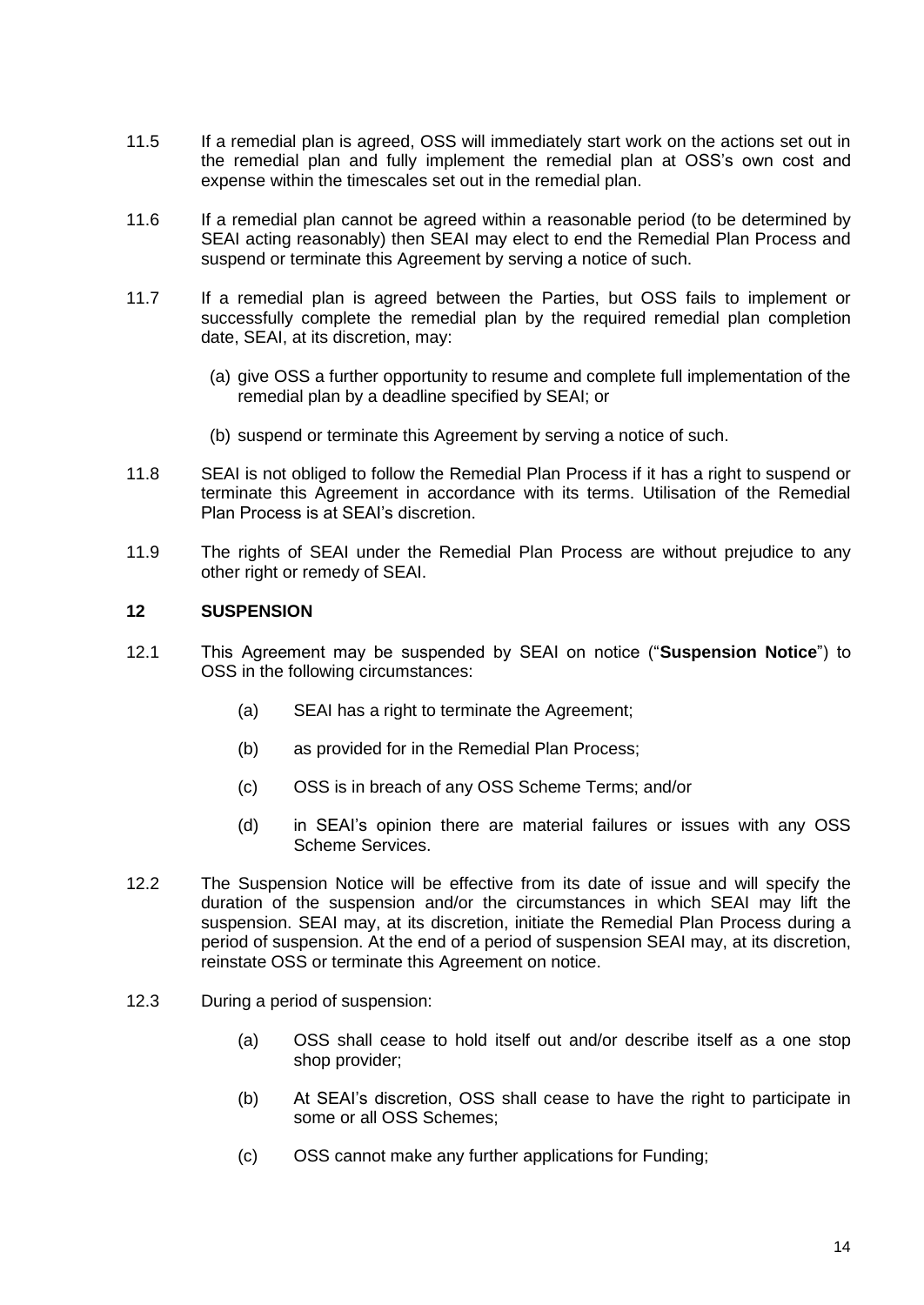- (d) at SEAI's discretion, all applications for Funding which have been made at the date of suspension but not paid may be paused or terminated by SEAI; and
- (e) SEAI may inform OSS Customers who may be affected by the suspension that OSS has been suspended and advise such OSS Customers of their rights and options in relation to such suspension, including in relation to Funding or associated applications for Funding which may be affected by the suspension.

#### **13 TERMINATION**

- 13.1 This Agreement shall continue for the Term unless terminated earlier in accordance with its terms.
- 13.2 This Agreement may be terminated on notice in the following circumstances:
	- (a) by either SEAI or OSS with immediate effect if the other Party is in breach of any material obligation under this Agreement and, if the breach is capable of remedy, that Party has failed to remedy such breach within 15 days of receipt of written notice so to do;
	- (b) by SEAI where OSS repeatedly breaches any of the OSS Scheme Terms in such a manner as to reasonably justify the opinion that OSS's conduct is inconsistent with OSS having the intention or ability to give effect to the applicable OSS Scheme Terms;
	- (c) by SEAI where OSS ceases to meet any of the Eligibility Criteria;
	- (d) by SEAI in accordance with the Remedial Plan Process;
	- (e) by SEAI where OSS has breached Applicable Law, including where OSS has committed any acts or fraud or criminality or where OSS has failed to comply with the applicable health and safety legislation;
	- (f) by SEAI where OSS has been terminated, barred or deregistered from any OSS Scheme;
	- (g) by SEAI at the end of period of suspension if the reason for the suspension have not been addressed to SEAI's reasonable satisfaction;
	- (h) by SEAI where an audit or other similar exercise demonstrates material failings in OSS's Quality Management Systems;
	- (i) by SEAI where SEAI is of the opinion, acting reasonably, that the OSS has caused or may cause a reputational risk to SEAI and/or the OSS Registration Programme and/or an OSS Scheme;
	- (j) by either SEAI or OSS with immediate effect if the other Party is, or is deemed for the purposes of any law to be, unable to pay its debts as they fall due or insolvent;
	- (k) by SEAI where the OSS Registration Programme terminates or significantly changes (including as a result of a reduction in funding availability from Government);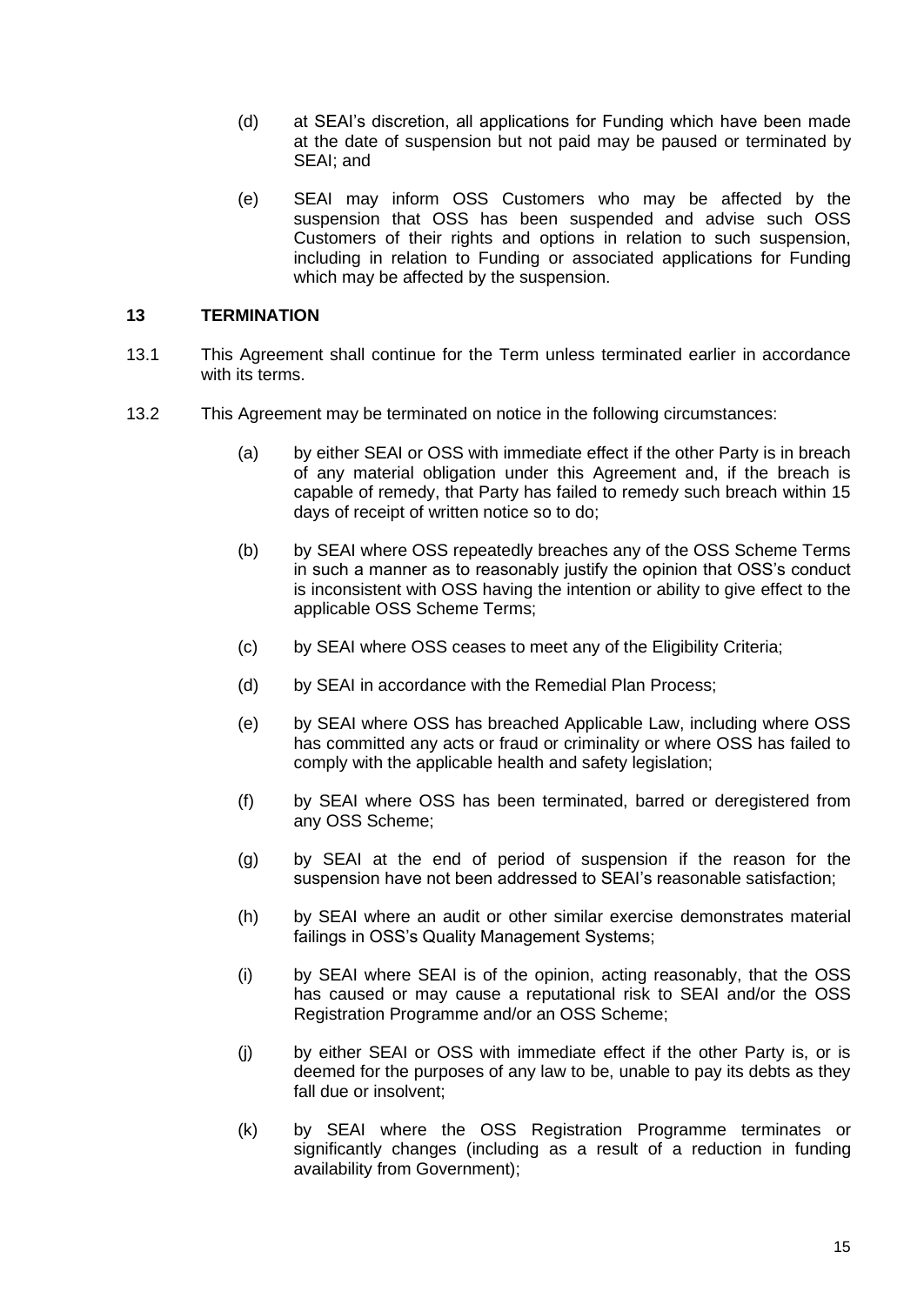- (l) by either SEAI or OSS on sixty (60) days written notice to the other Party;
- (m) by SEAI where OSS undergoes a Change of Control.
- 13.3 Any notice of termination issued pursuant to Clause 13.2 shall be effective from the date stated in the notice.
- 13.4 On termination or expiry of this Agreement for any reason all rights and obligations of the Parties under this Agreement automatically terminate except that termination or expiry does not affect any accrued rights or remedies of either Party.
- 13.5 Any indemnity or any obligation of confidence under this Agreement is independent of, and survives termination or expiry of this Agreement. Any other term that by its nature is intended to survive termination or expiry of this Agreement survives termination or expiry of this Agreement.
- 13.6 On termination of this Agreement:
	- (a) OSS shall cease to hold itself out and/or describe itself as a one stop shop provider;
	- (b) OSS shall cease to have the right to participate in OSS Schemes;
	- (c) OSS shall immediately return to SEAI (or, if SEAI so requests by notice in writing, destroy) all of SEAI's property in its possession at the date of termination, including all of its Confidential Information, together with all copies of such Confidential Information and shall certify that it has done so, and shall make no further use of such Confidential Information;
	- (d) OSS cannot make any further applications for Funding;
	- (e) at SEAI's discretion, all applications for Funding which have been made at the date of termination but not paid may be paused or terminated by SEAI;
	- (f) SEAI may inform OSS Customers who may be affected by the termination that OSS has been terminated and advise such OSS Customers of their rights and options in relation to such termination, including in relation to Funding or associated applications for Funding which may be affected by the termination;
	- (g) If directed by SEAI OSS shall complete those OSS Scheme Services which are ongoing at the date of termination, or such part of such OSS Scheme Services as SEAI may direct; and
	- (h) OSS shall provide all information requested by SEAI relating to OSS Scheme Services which are ongoing as of the date of termination of this Agreement, and shall provide all reasonable assistance to SEAI and/or any replacement one stop shop provider in relation to such ongoing OSS Scheme Services.
- 13.7 Subject to the rights granted in Clause [7.2](#page-10-2) and [7.5,](#page-11-0) in the event of termination, each Party shall return to the other all property and Intellectual Property of the other in its possession or control.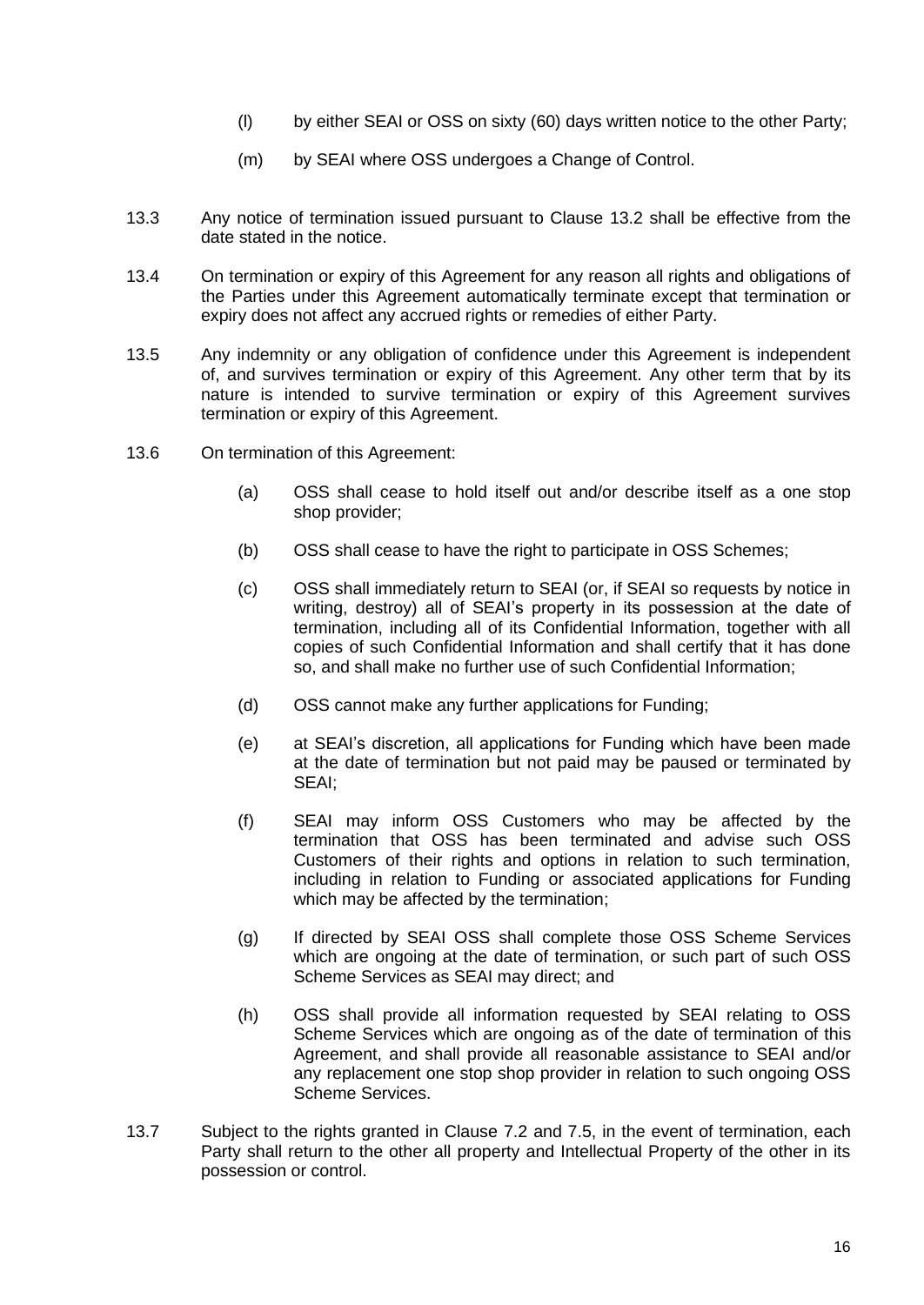### **14 FORCE MAJEURE**

14.1 Neither Party will be liable for any failure or delay in its performance under this Agreement caused by any event of Force Majeure.

## **15 ASSIGNMENT**

15.1 Neither Party may assign or transfer this Agreement or any rights under this Agreement without the prior written consent of the other Party.

## **16 NOTICES**

16.1 Any notice or communication required or permitted to be given hereunder must be in writing and may be delivered personally, by overnight courier, or by email to the correct e-mail address without any error message. The case of overnight courier the notice or communication should be sent to the address of the receiving Party indicated below its signature, or at such other address as either Party may provide to the other by written notice. In the case email it should be sent to the email addresses given below. An email will deemed received at 9.00am on the first Working Day after sending. Written notice by overnight courier or sent personally will be deemed received on the day of actual delivery of such notice.

| SEAI                        |  |  |                      | <b>OSS</b>                                                       |  |  |  |
|-----------------------------|--|--|----------------------|------------------------------------------------------------------|--|--|--|
|                             |  |  |                      | <b>TDRAFTING NOTE: Insert email [DRAFTING NOTE: Insert email</b> |  |  |  |
| <b>address for notices]</b> |  |  | address for notices] |                                                                  |  |  |  |
|                             |  |  |                      |                                                                  |  |  |  |

## **17 RELATIONSHIP OF PARTIES**

17.1 OSS accepts and acknowledges that in providing the OSS Scheme Services it is acting as an independent party vis a vis SEAI, that nothing in this Agreement shall constitute a partnership or joint venture nor establish a relationship of agency or employment between the Parties.

#### <span id="page-16-0"></span>**18 DISPUTE RESOLUTION PROCEDURE**

- 18.1 The Parties shall use reasonable endeavours at all times to resolve any disputes at an operational level before escalating the dispute in accordance with this Clause.
- 18.2 If a dispute arises out of or in connection with this Agreement or the performance, validity or enforceability of it, then:
	- (a) either Party may call a meeting of the Parties by giving not less than 15 Working Days' written notice to the other, and each Party shall procure that an authorised representative attends all such meetings;
	- (b) those attending the relevant meeting shall use all reasonable endeavours to resolve the dispute. If the meeting fails to resolve the dispute within 10 Working Days of its being referred to it, either Party may refer the dispute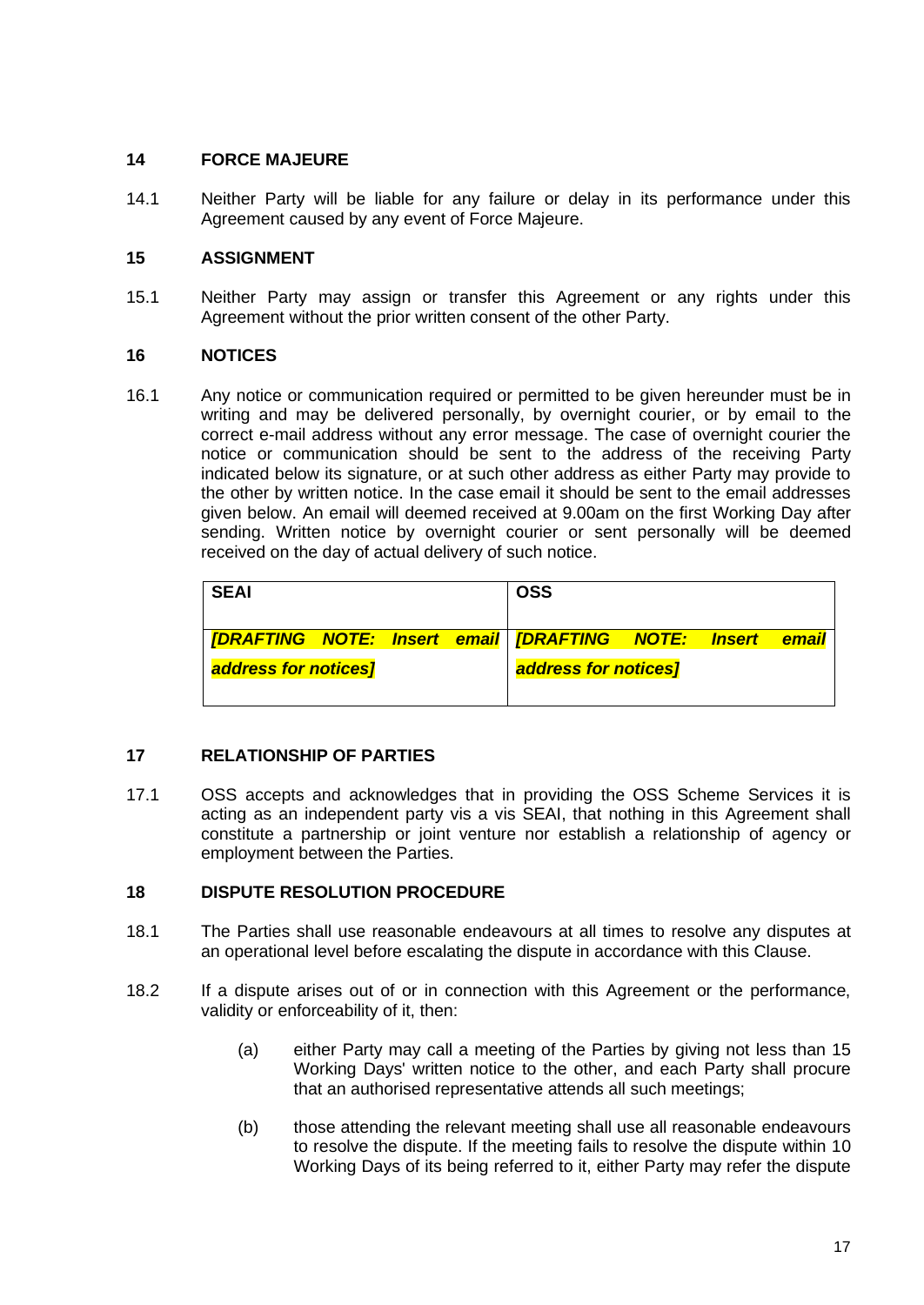to the relevant head of department of SEAI and a similar office holder of OSS by notice in writing, who shall co-operate in good faith to resolve the dispute as amicably as possible within 10 Working Days of the dispute being referred to them. If that meeting fails to resolve the dispute within 10 Working Days of its being referred to it, either Party may refer the dispute to the Managing Director or Chief Executive (or such other similar senior office holder) of the Parties (as applicable) by notice in writing, who shall co-operate in good faith to resolve the dispute as amicably as possible within 10 Working Days of the dispute being referred to them;

- (c) if the Managing Director or Chief Executive (or such other similar senior office holder) fail to resolve the dispute in the allotted time, the Parties may within that period agree in writing to enter into an alternative dispute resolution procedure such as mediation; and
- (d) if the Parties reach a settlement, such settlement shall be reduced to writing and, once signed by a duly authorised representative of each of the parties, shall be and remain binding on the Parties.
- 18.3 Notwithstanding the provisions of this Clause 18, either party may take proceedings or seek remedies before the courts or any competent authority of any country for interim or interlocutory remedies in relation to any breach of this Agreement or infringement by the other Party of that Party's Intellectual Property right.
- 18.4 The SEAI Customer Charter and Customer Action Plan (which can be found here [https://www.seai.ie/customer-charter/\)](https://www.seai.ie/customer-charter/), including the appeal process provided for therein, will apply to OSS. If OSS has any concerns with the actions of SEAI relating to this Agreement it may available of the process provided for therein.

#### <span id="page-17-0"></span>**19 ACCESS AND AUDIT RIGHTS**

- <span id="page-17-1"></span>19.1 OSS shall during Office Opening Hours and subject to having received reasonable prior notice:
	- (a) allow an SEAI Auditor to access such specific parts of OSS' systems (including IT systems), premises, facilities, and OSS Personnel, and procure that the SEAI Auditor may access those of any OSS Contractor, as may be reasonably required in order to enable the SEAI Auditor to audit OSS' performance of this Agreement;
	- (b) allow, and procure that any OSS Contractor allows, the SEAI Auditor to take copies of Relevant Records.
- 19.2 In the event that any Relevant Records are not immediately available, OSS shall provide, and shall procure that OSS Contractors provide, such Relevant Records promptly and in any event within five (5) Working Days.
- 19.3 OSS shall, and shall procure that OSS Contractors, assist and comply with all reasonable requests made by the SEAI Auditor for the purposes of Clause [19.1.](#page-17-1)
- 19.4 Only the SEAI Auditor referred to in Clause [19.1](#page-17-1) shall have the right to examine the Relevant Records solely for the purposes of determining OSS' compliance with this Agreement.
- <span id="page-17-2"></span>19.5 Without prejudice to Clauses [19.1](#page-17-1) to [19.5,](#page-17-2) an SEAI Auditor may, at any time, request that OSS provide any information and/or documentation reasonably required to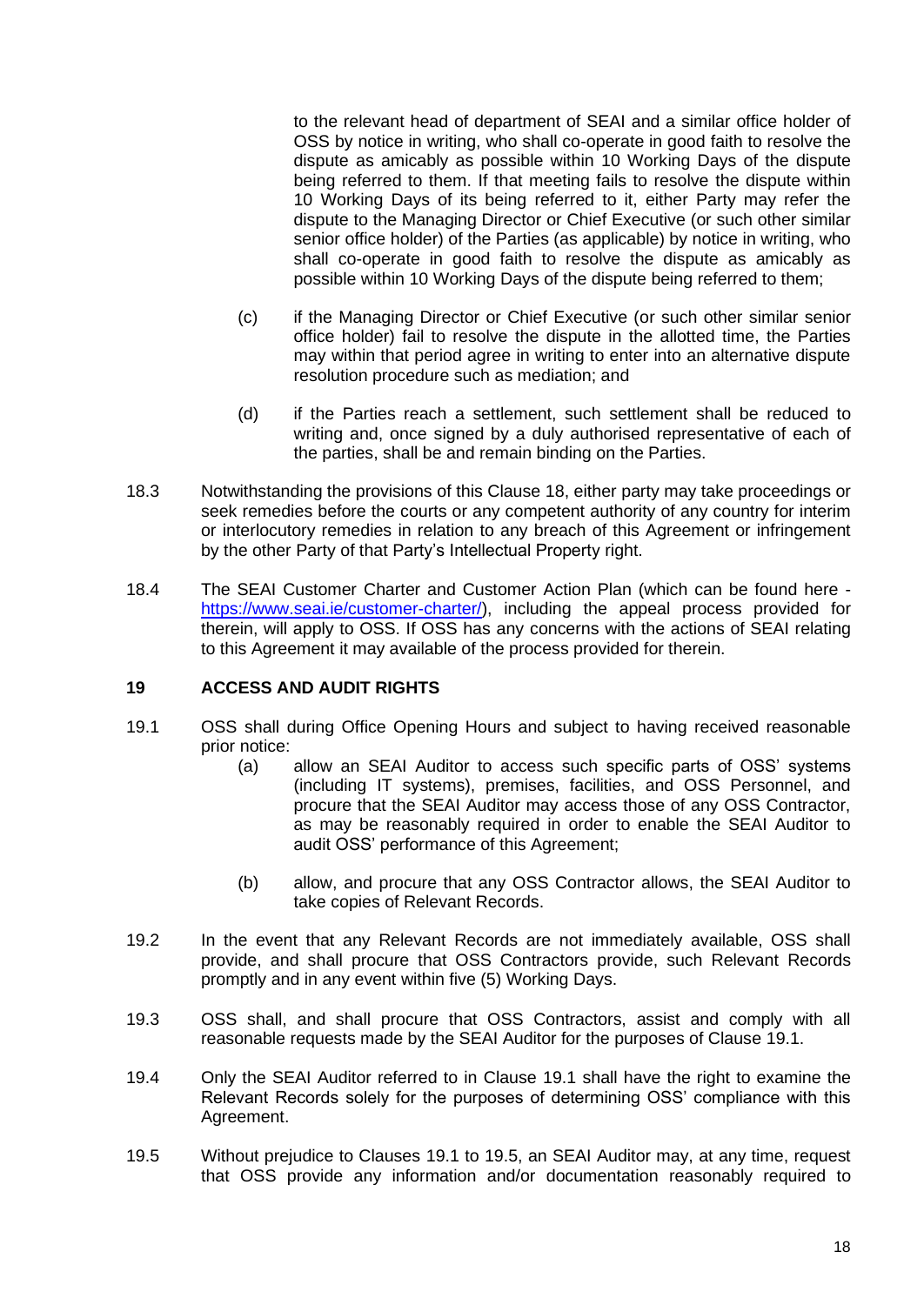assess OSS' compliance with this Agreement, and OSS shall provide, and where such information is held by an OSS Contractor, procure that the OSS Contractor provides, such information and/or documentation promptly and in any event within 5 Working Days of such request.

- 19.6 OSS shall retain all Relevant Records for the duration of this Agreement and for seven years after the termination or expiry of this Agreement.
- 19.7 The provisions of this Clause 19 are in addition to, and are without prejudice to, any rights which SEAI may have under the OSS Registration Guidelines and/or any OSS Scheme Terms.

#### **20 CONSIDERATION**

20.1 The Parties agree to comply with the terms of this Agreement in consideration of the payment by each Party to the other of the sum of one Euro (€1), the receipt and sufficiency of which is acknowledged by each Party.

### **21 COUNTERPARTS**

21.1 This Agreement may be executed in multiple counterparts, each of which is deemed an original, but all of which together constitute one and the same instrument.

### **22 CHOICE OF LAW**

22.1 This Agreement and any issues, disputes or claims arising out of or in connection with it (whether contractual or non-contractual in nature such as claims in tort, from breach of statute or regulation or otherwise) shall be governed by and construed in accordance with the laws of Ireland and each of the Parties to this Agreement hereby submits to the exclusive jurisdiction of the Irish courts.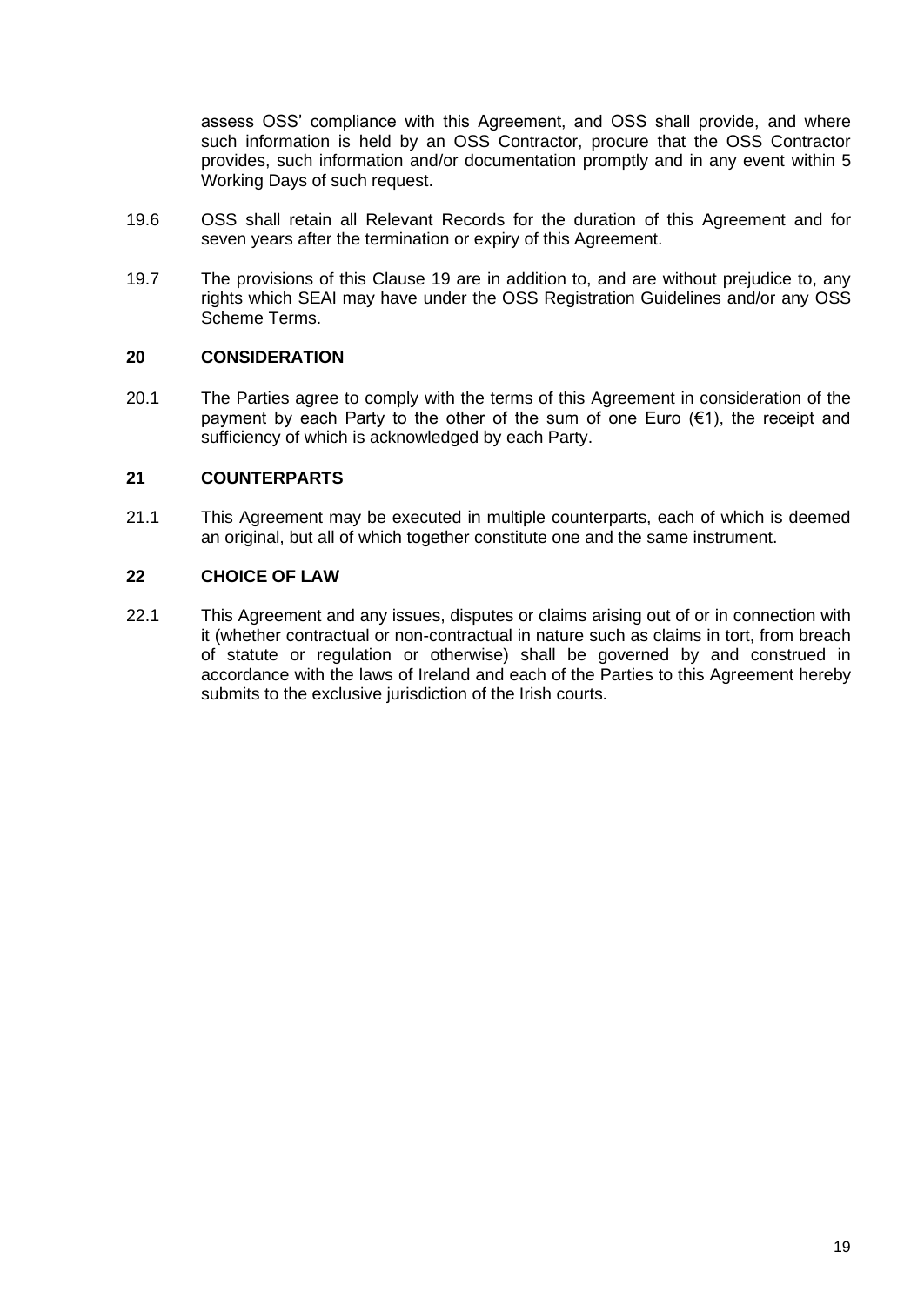#### **Schedule 1**

### **ICT SECURITY REQUIREMENTS**

#### <span id="page-19-0"></span>Access to Grant Portal and System

- SEAI provides access to a portal for creating grant applications and submitting request for grant payment. OSS shall ensure that its systems can communicate with this system.
- OSS shall ensure that it safely manages the usernames and passwords provided for access to the SEAI online portal and keeps them secure at all times.
- SEAI utilises online meetings and remote desktop review. OSS shall ensure that its systems the support and fully participate in such meetings.

#### OSS ICT Systems

- OSS shall ensure that its ICT systems implement appropriate security controls and are protected from malware and unauthorised access.
- OSS shall provide evidence of its approach to ICT security on request, including its compliance with this schedule. Certification to security standards such as ISO27001 or Cyber Essentials Scheme (CES) or similar can demonstrate that an organisation is protected against a wide range of online threats and will therefore be considered by SEAI. It is not a requirement for OSS to hold one of these certifications at the date of this Agreement but SEAI may make it a requirement in the future by issuing a notice of such to the OSS.
- OSS shall ensure that its ICT systems are configured in line with best practice with a certification or that OSS is conducting regular independent testing and assurance.
- In addition to the SEAI's right elsewhere in this Agreement, SEAI has the right to audit OSS's ICT systems from time to time, and as part of this OSS shall provide independent assurance of the security posture of the application on request.
- OSS shall ensure that all Relevant Records are held within the EU or UK.
- OSS must design appropriate technical and organisational measures to ensure the confidentiality, integrity, and security of its assets, information, data and services and implement such measures on an ongoing basis during the term of this Agreement.
- OSS shall provide evidence of its personnel security controls on request.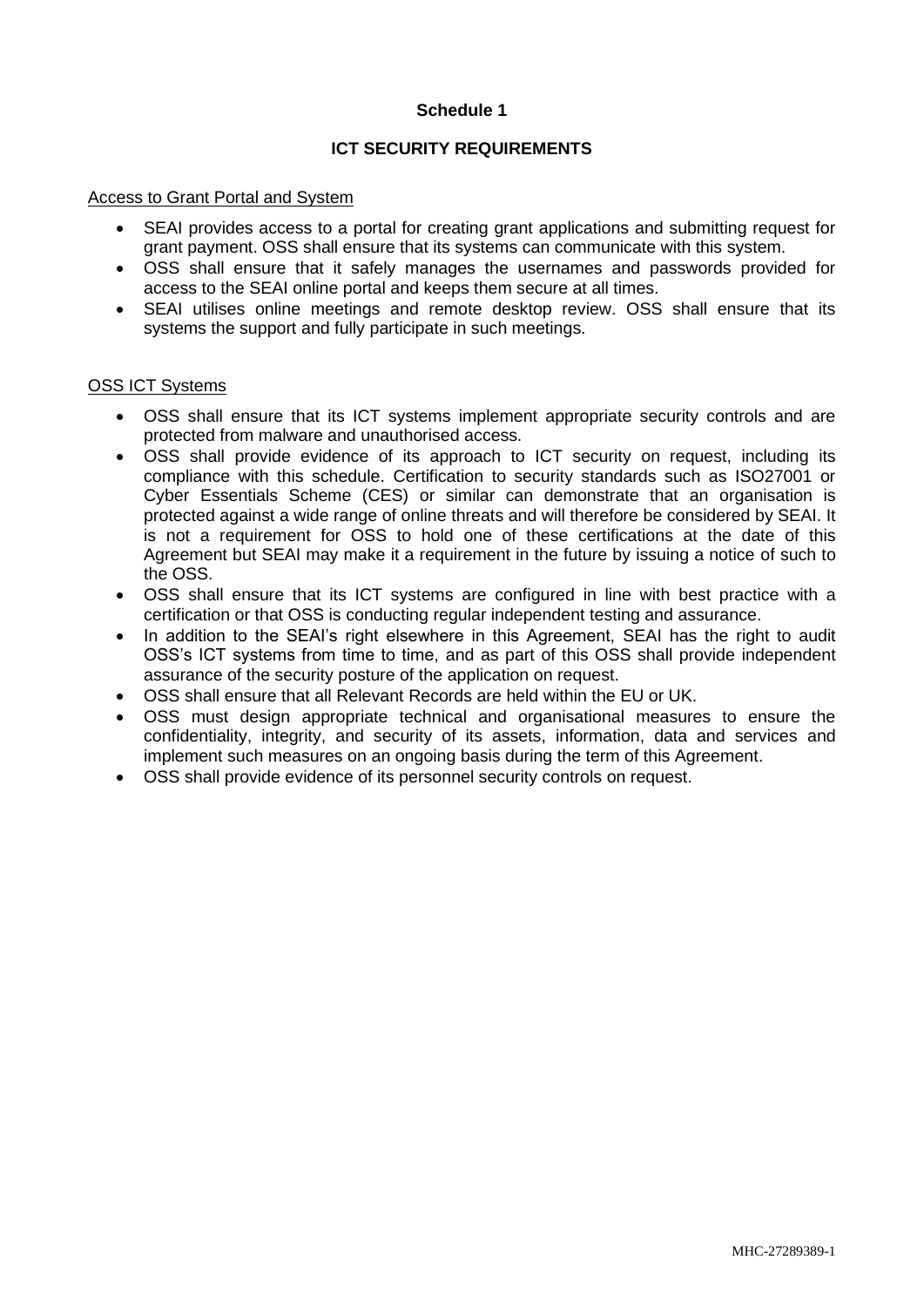**Schedule 2**

# **STRATEGIC PLAN**

*[Note: Document to be included prior to execution]*